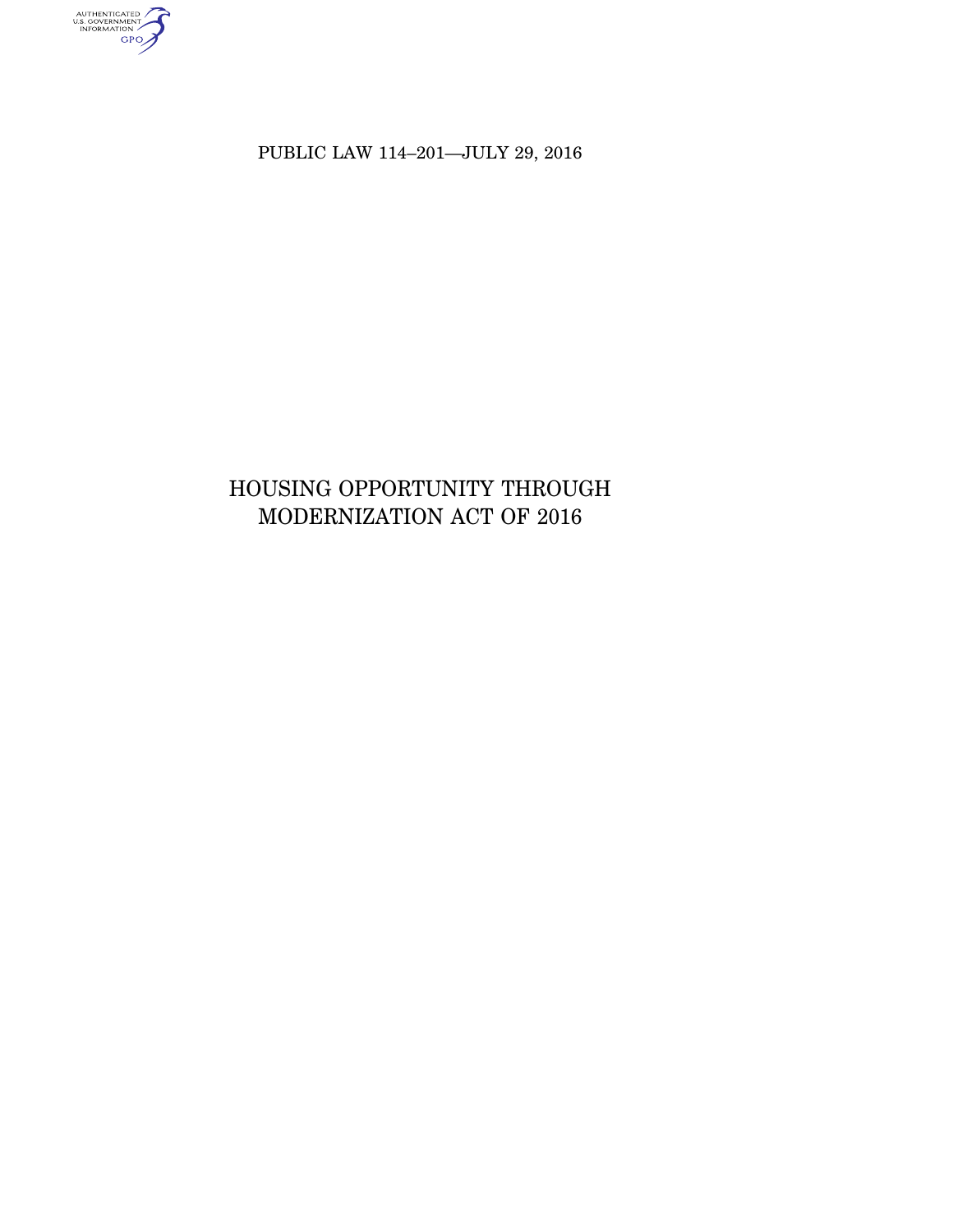### Public Law 114–201 114th Congress

### An Act

July 29, 2016

[H.R. 3700]

To provide housing opportunities in the United States through modernization of various housing programs, and for other purposes.

*Be it enacted by the Senate and House of Representatives of the United States of America in Congress assembled,* 

Housing Opportunity Through Modernization Act of 2016. 42 USC 1437 note.

### **SECTION 1. SHORT TITLE AND TABLE OF CONTENTS.**

(a) SHORT TITLE.—This Act may be cited as the ''Housing Opportunity Through Modernization Act of 2016''.

(b) TABLE OF CONTENTS.—The table of contents for this Act is as follows:

#### Sec. 1. Short title and table of contents.

### TITLE I—SECTION 8 RENTAL ASSISTANCE AND PUBLIC HOUSING

- Sec. 101. Inspection of dwelling units. Sec. 102. Income reviews.
- 
- Sec. 103. Limitation on public housing tenancy for over-income families. Sec. 104. Limitation on eligibility for assistance based on assets. Sec. 105. Units owned by public housing agencies.
- 
- 
- Sec. 106. PHA project-based assistance. Sec. 107. Establishment of fair market rent.
- 
- Sec. 108. Collection of utility data. Sec. 109. Public housing Capital and Operating Funds.
- Sec. 110. Family unification program for children aging out of foster care. Sec. 111. Public housing heating guidelines. Sec. 112. Use of vouchers for manufactured housing.
- 
- 
- Sec. 113. Preference for United States citizens or nationals.
- Sec. 114. Exception to public housing agency resident board member requirement.

### TITLE II—RURAL HOUSING

- Sec. 201. Delegation of guaranteed rural housing loan approval.
- Sec. 202. Guaranteed underwriting user fee.

### TITLE III—FHA MORTGAGE INSURANCE FOR CONDOMINIUMS

Sec. 301. Modification of FHA requirements for mortgage insurance for condominiums.

### TITLE IV—HOUSING REFORMS FOR THE HOMELESS AND FOR VETERANS

- 
- Sec. 401. Definition of geographic area for Continuum of Care Program. Sec. 402. Inclusion of public housing agencies and local redevelopment authorities in emergency solutions grants.
- Sec. 403. Special assistant for Veterans Affairs in the Department of Housing and Urban Development.
- Sec. 404. Annual supplemental report on veterans homelessness.
- Sec. 405. Reopening of public comment period for continuum of care program regulations.

### TITLE V—MISCELLANEOUS

- Sec. 501. Inclusion of Disaster Housing Assistance Program in certain fraud and abuse prevention measures.
- Sec. 502. Energy efficiency requirements under Self-Help Homeownership Opportunity program.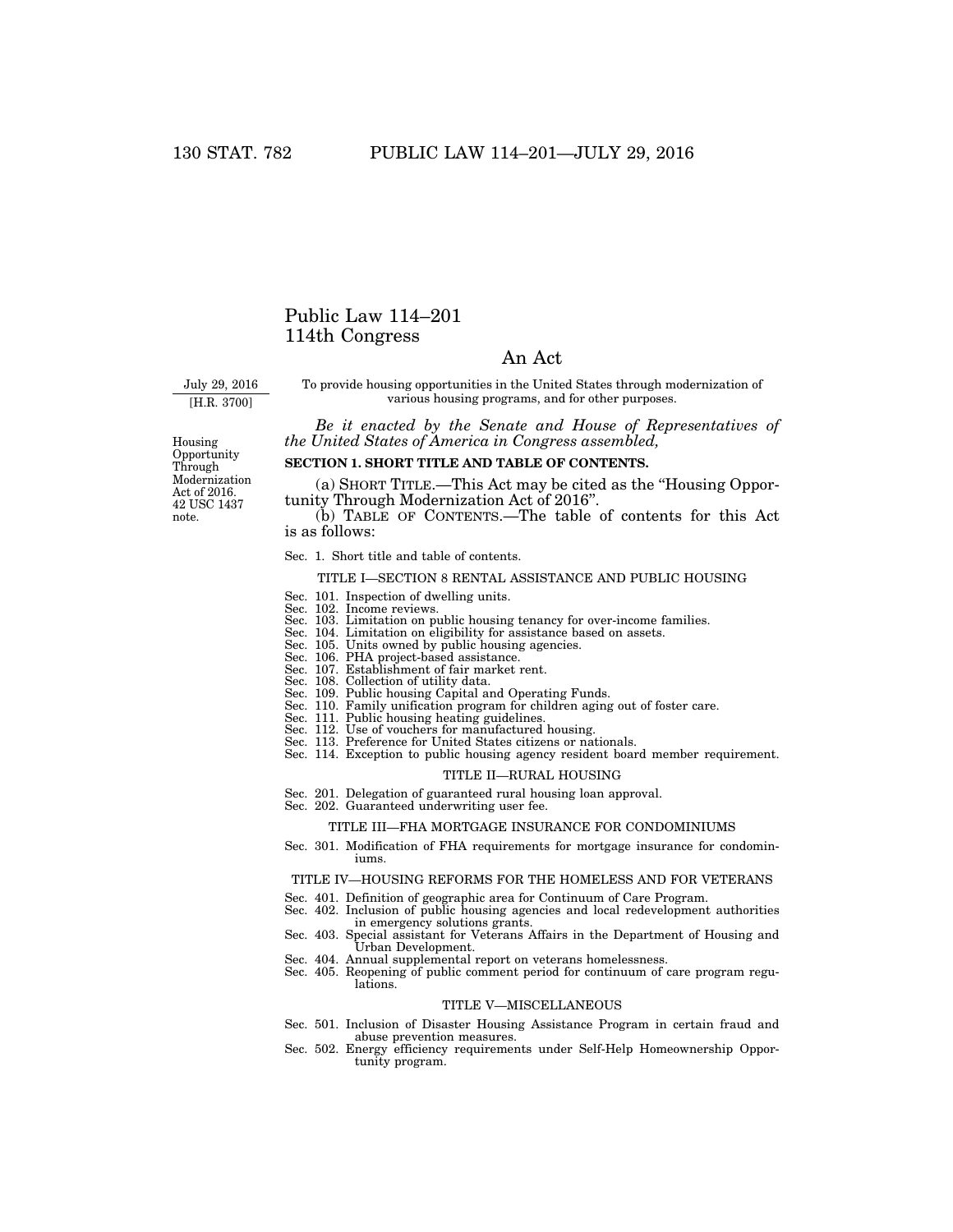Sec. 503. Data exchange standardization for improved interoperability.

TITLE VI—REPORTS

Sec. 601. Report on interagency family economic empowerment strategies.

TITLE VII—HOUSING OPPORTUNITIES FOR PERSONS WITH AIDS

Sec. 701. Formula and terms for allocations to prevent homelessness for individuals living with HIV or AIDS.

# **TITLE I—SECTION 8 RENTAL ASSISTANCE AND PUBLIC HOUSING**

### **SEC. 101. INSPECTION OF DWELLING UNITS.**

(a) IN GENERAL.—Section 8(o)(8) of the United States Housing Act of 1937 (42 U.S.C. 1437f(o)(8)) is amended—

(1) by striking subparagraph (A) and inserting the following new subparagraph:

''(A) INITIAL INSPECTION.—

''(i) IN GENERAL.—For each dwelling unit for which a housing assistance payment contract is established under this subsection, the public housing agency (or other entity pursuant to paragraph (11)) shall inspect the unit before any assistance payment is made to determine whether the dwelling unit meets the housing quality standards under subparagraph (B), except as provided in clause (ii) or (iii) of this subparagraph.

''(ii) CORRECTION OF NON-LIFE-THREATENING CONDI-TIONS.—In the case of any dwelling unit that is determined, pursuant to an inspection under clause (i), not to meet the housing quality standards under subparagraph (B), assistance payments may be made for the unit notwithstanding subparagraph (C) if failure to meet such standards is a result only of non-life-threatening conditions, as such conditions are established by the Secretary. A public housing agency making assistance payments pursuant to this clause for a dwelling unit shall, 30 days after the beginning of the period for which such payments are made, withhold any assistance payments for the unit if any deficiency resulting in noncompliance with the housing quality standards has not been corrected by such time. The public housing agency shall recommence assistance payments when such deficiency has been corrected, and may use any payments withheld to make assistance payments relating to the period during which payments were withheld.

"(iii) USE OF ALTERNATIVE INSPECTION METHOD FOR INTERIM PERIOD.—In the case of any property that within the previous 24 months has met the requirements of an inspection that qualifies as an alternative inspection method pursuant to subparagraph (E), a public housing agency may authorize occupancy before the inspection under clause (i) has been completed, and may make assistance payments retroactive to the beginning of the lease term after the unit has been determined pursuant to an inspection under clause (i) to meet the housing quality standards under

Time period.

**Determination**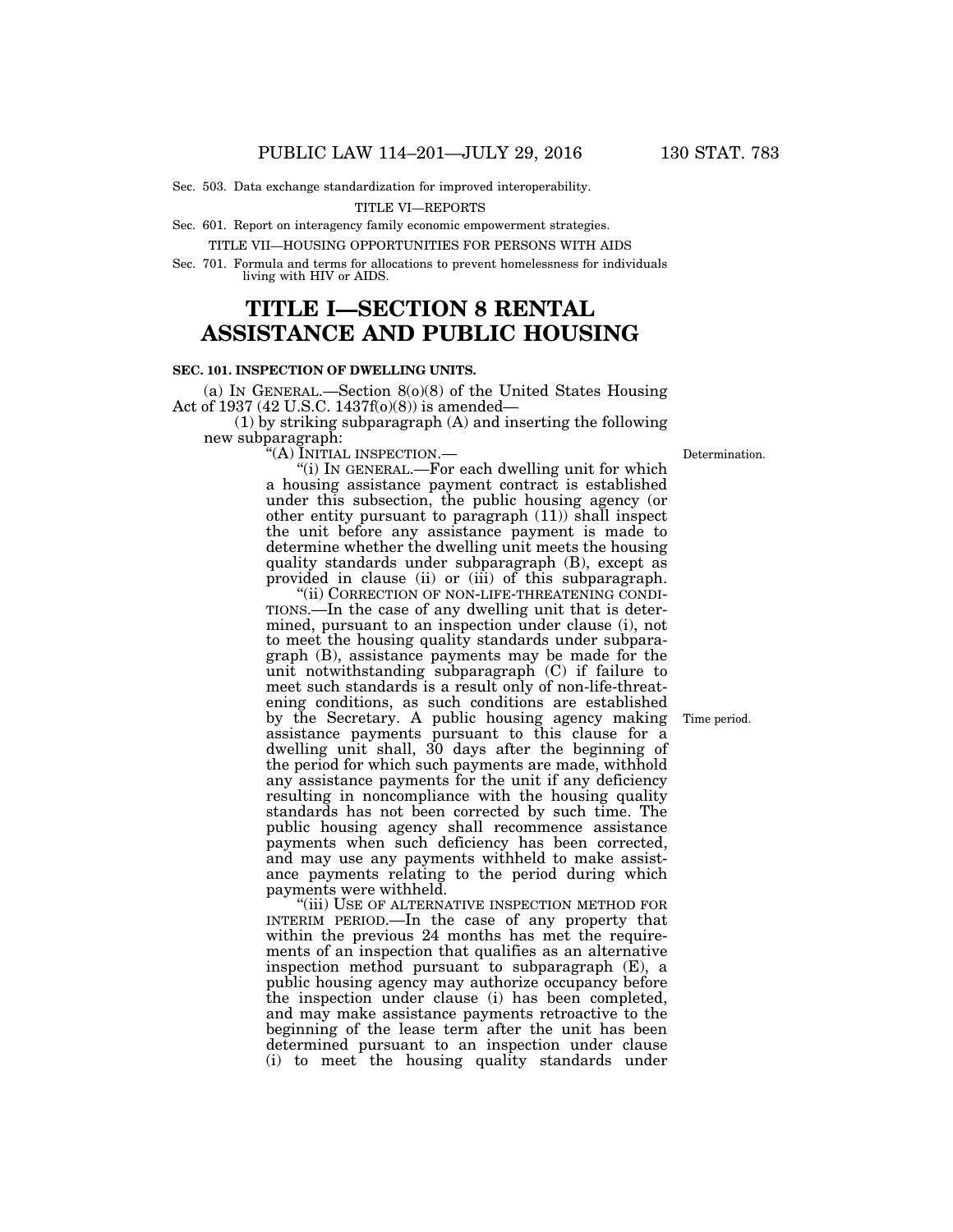subparagraph (B). This clause may not be construed to exempt any dwelling unit from compliance with the requirements of subparagraph (D).'';

(2) by redesignating subparagraph (G) as subparagraph (H); and

(3) by inserting after subparagraph (F) the following new subparagraph:

 $\overset{\cdot \alpha} G$ ) ENFORCEMENT OF HOUSING QUALITY STANDARDS.—<br> $\overset{\cdot \alpha} G$ ) DETERMINATION OF NONCOMPLIANCE.—A

''(i) DETERMINATION OF NONCOMPLIANCE.—A dwelling unit that is covered by a housing assistance payments contract under this subsection shall be considered, for purposes of subparagraphs (D) and (F), to be in noncompliance with the housing quality standards under subparagraph (B) if—

''(I) the public housing agency or an inspector authorized by the State or unit of local government determines upon inspection of the unit that the unit fails to comply with such standards;

''(II) the agency or inspector notifies the owner of the unit in writing of such failure to comply; and

''(III) the failure to comply is not corrected—

"(aa) in the case of any such failure that is a result of life-threatening conditions, within 24 hours after such notice has been provided; and

''(bb) in the case of any such failure that is a result of non-life-threatening conditions, within 30 days after such notice has been provided or such other reasonable longer period as the public housing agency may establish.<br>"(ii) WITHHOLDING OF ASSISTANCE AMOUNTS

WITHHOLDING OF ASSISTANCE AMOUNTS DURING CORRECTION.—The public housing agency may withhold assistance amounts under this subsection with respect to a dwelling unit for which a notice pursuant to clause (i)(II), of failure to comply with housing quality standards under subparagraph (B) as determined pursuant to an inspection conducted under subparagraph (D) or (F), has been provided. If the unit is brought into compliance with such housing quality standards during the periods referred to in clause (i)(III), the public housing agency shall recommence assistance payments and may use any amounts withheld during the correction period to make assistance payments relating to the period during which payments were withheld.

"(iii) ABATEMENT OF ASSISTANCE AMOUNTS.—The public housing agency shall abate all of the assistance amounts under this subsection with respect to a dwelling unit that is determined, pursuant to clause (i) of this subparagraph, to be in noncompliance with housing quality standards under subparagraph (B). Upon completion of repairs by the public housing agency or the owner sufficient so that the dwelling unit complies with such housing quality standards, the agency shall recommence payments under the

Contracts.

Time periods.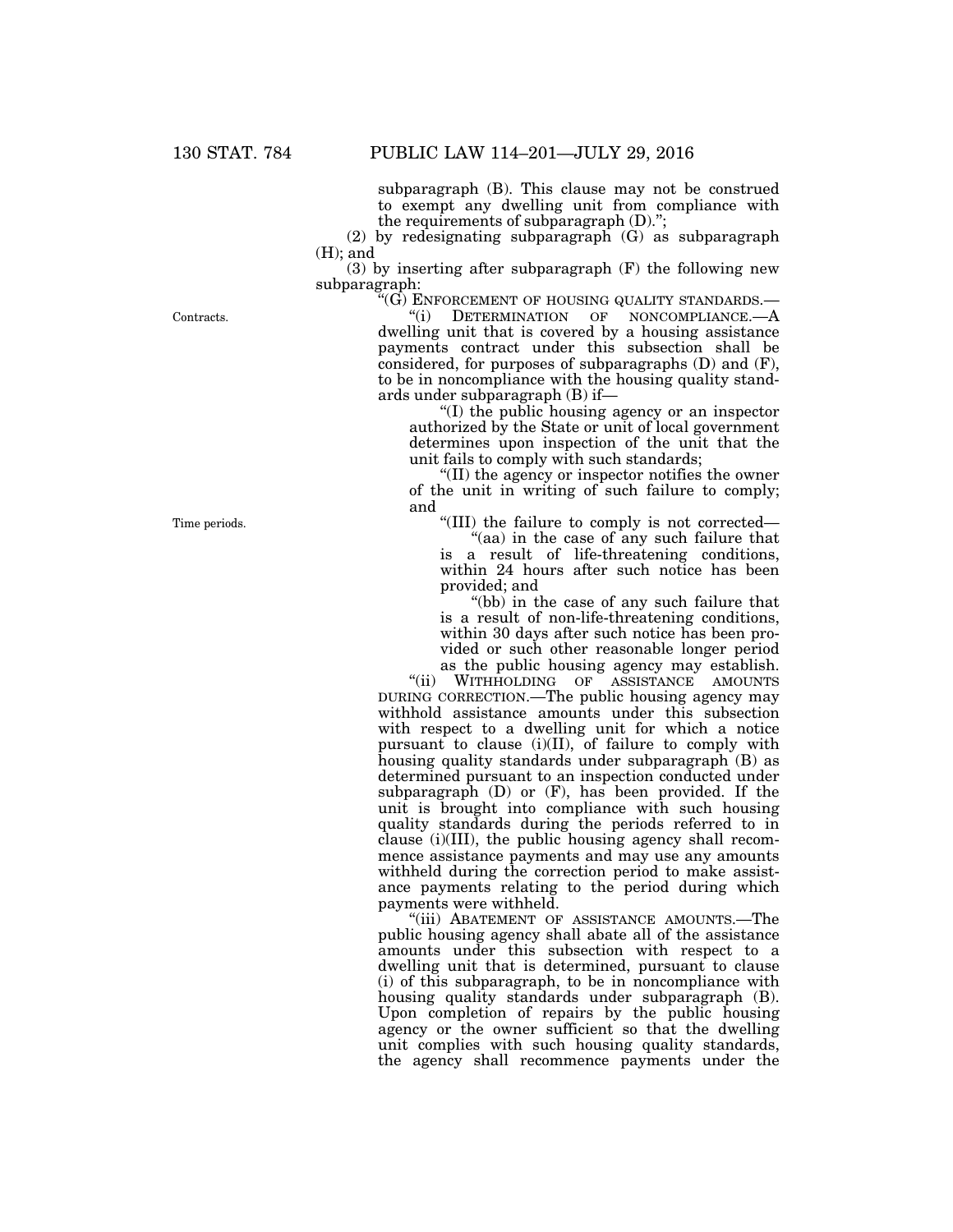housing assistance payments contract to the owner of the dwelling unit.

"(iv) NOTIFICATION.—If a public housing agency providing assistance under this subsection abates rental assistance payments pursuant to clause (iii) with respect to a dwelling unit, the agency shall, upon commencement of such abatement—

''(I) notify the tenant and the owner of the dwelling unit that—

''(aa) such abatement has commenced; and

''(bb) if the dwelling unit is not brought into compliance with housing quality standards within 60 days after the effective date of the determination of noncompliance under clause (i) or such reasonable longer period as the agency may establish, the tenant will have to move; and

''(II) issue the tenant the necessary forms to allow the tenant to move to another dwelling unit and transfer the rental assistance to that unit.

''(v) PROTECTION OF TENANTS.—An owner of a dwelling unit may not terminate the tenancy of any tenant because of the withholding or abatement of assistance pursuant to this subparagraph. During the period that assistance is abated pursuant to this subparagraph, the tenant may terminate the tenancy by notifying the owner.

"(vi) TERMINATION OF LEASE OR ASSISTANCE PAY-MENTS CONTRACT.—If assistance amounts under this section for a dwelling unit are abated pursuant to clause (iii) and the owner does not correct the noncompliance within 60 days after the effective date of the determination of noncompliance under clause (i), or such other reasonable longer period as the public housing agency may establish, the agency shall terminate the housing assistance payments contract for the dwelling unit.

''(vii) RELOCATION.—

"(I) LEASE OF NEW UNIT.—The agency shall Time period. provide the family residing in such a dwelling unit a period of 90 days or such longer period as the public housing agency determines is reasonably necessary to lease a new unit, beginning upon termination of the contract, to lease a new residence with tenant-based rental assistance under this section.

''(II) AVAILABILITY OF PUBLIC HOUSING UNITS.— If the family is unable to lease such a new residence during such period, the public housing agency shall, at the option of the family, provide such family a preference for occupancy in a dwelling unit of public housing that is owned or operated by the agency that first becomes available for occupancy after the expiration of such period.

''(III) ASSISTANCE IN FINDING UNIT.—The public housing agency may provide assistance to the family in finding a new residence, including

Time period.

Time period.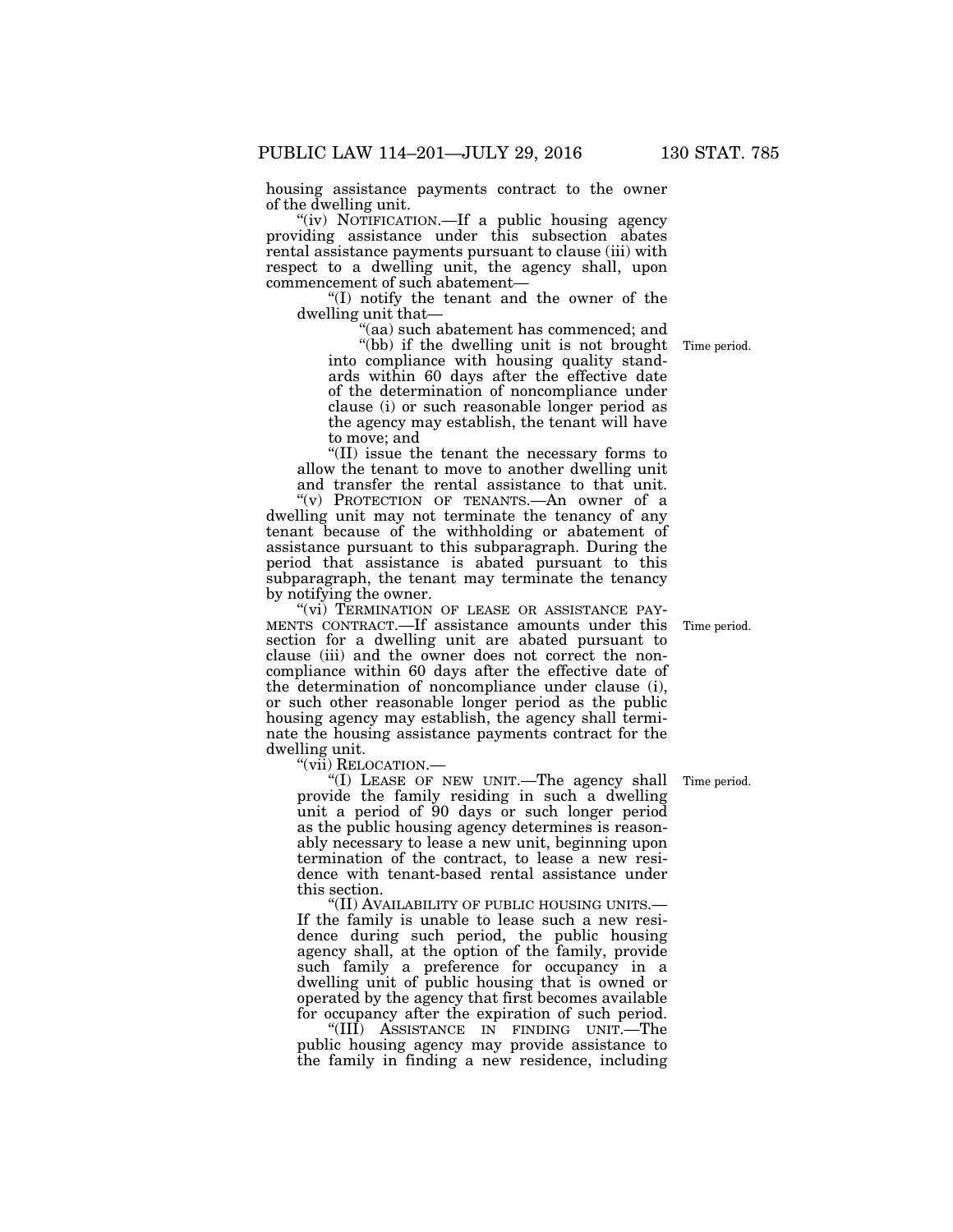use of up to two months of any assistance amounts withheld or abated pursuant to clause (ii) or (iii), respectively, for costs directly associated with relocation of the family to a new residence, which shall include security deposits as necessary and may include reimbursements for reasonable moving expenses incurred by the household, as established by the Secretary. The agency may require that a family receiving assistance for a security deposit shall remit, to the extent of such assistance, the amount of any security deposit refunds made by the owner of the dwelling unit for which the lease was terminated.

"(viii) TENANT-CAUSED DAMAGES.—If a public housing agency determines that any damage to a dwelling unit that results in a failure of the dwelling unit to comply with housing quality standards under subparagraph (B), other than any damage resulting from ordinary use, was caused by the tenant, any member of the tenant's household, or any guest or other person under the tenant's control, the agency may waive the applicability of this subparagraph, except that this clause shall not exonerate a tenant from any liability otherwise existing under applicable law for damages to the premises caused by such tenant.

''(ix) APPLICABILITY.—This subparagraph shall apply to any dwelling unit for which a housing assistance payments contract is entered into or renewed after the date of the effectiveness of the regulations implementing this subparagraph.''.

(b) EFFECTIVE DATE.—The Secretary of Housing and Urban Development shall issue notice or regulations to implement subsection (a) of this section and such subsection shall take effect upon such issuance.

### **SEC. 102. INCOME REVIEWS.**

(a) INCOME REVIEWS FOR PUBLIC HOUSING AND SECTION 8 PRO-GRAMS.—Section 3 of the United States Housing Act of 1937 (42 U.S.C. 1437a) is amended—

 $(1)$  in subsection  $(a)$ —

 $(A)$  in the second sentence of paragraph  $(1)$ , by striking "at least annually" and inserting "pursuant to paragraph (6)''; and

(B) by adding at the end the following new paragraphs: ''(6) REVIEWS OF FAMILY INCOME.—

''(A) FREQUENCY.—Reviews of family income for purposes of this section shall be made—

"(i) in the case of all families, upon the initial provision of housing assistance for the family;

"(ii) annually thereafter, except as provided in paragraph (1) with respect to fixed-income families;

''(iii) upon the request of the family, at any time the income or deductions (under subsection  $(b)(5)$ ) of the family change by an amount that is estimated to result in a decrease of 10 percent (or such lower amount as the Secretary may, by notice, establish,

Determination.

Contracts.

Notice. Regulations. 42 USC 1437f note.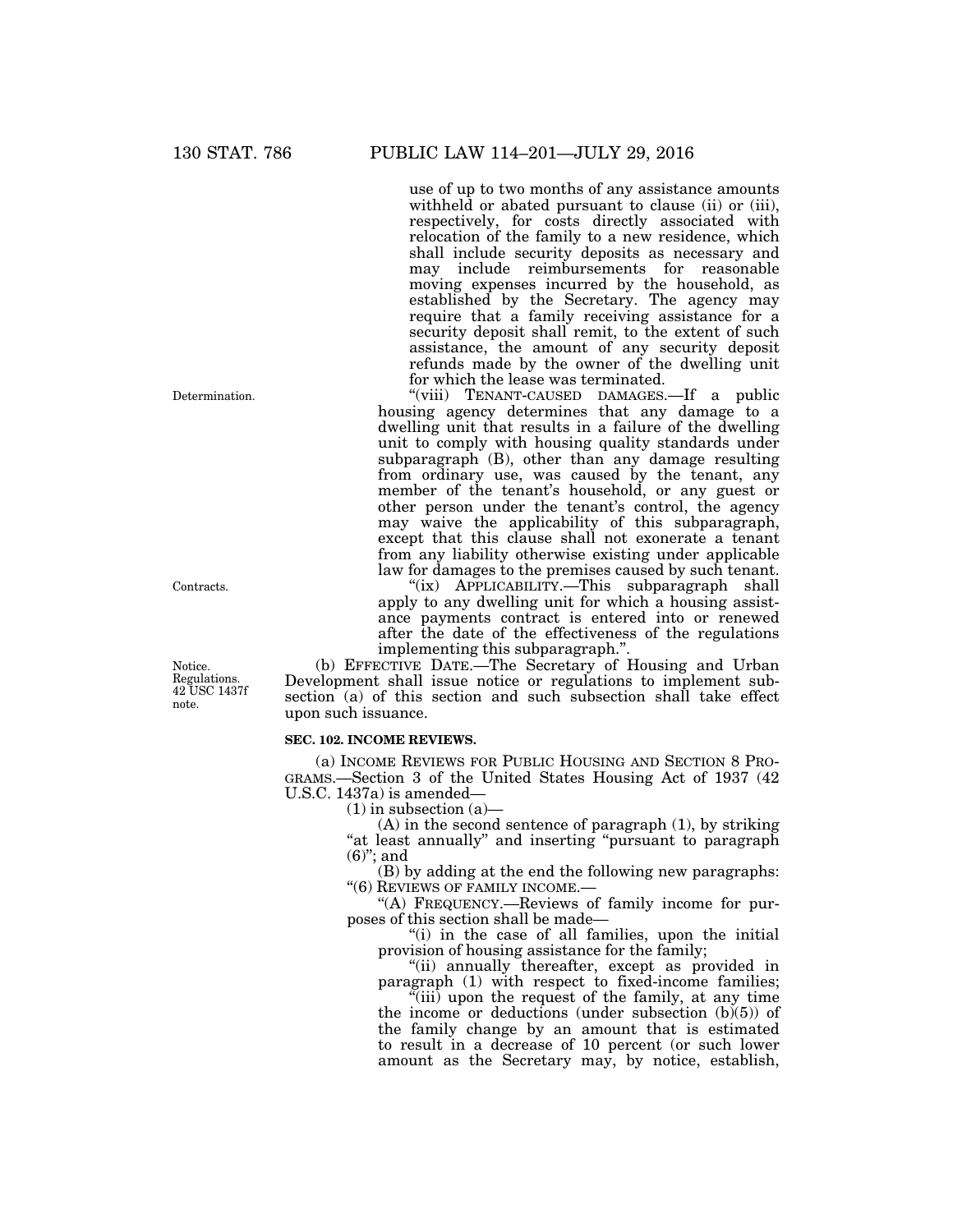or permit the public housing agency or owner to establish) or more in annual adjusted income; and

 $(iv)$  at any time the income or deductions (under subsection  $(b)(5)$  of the family change by an amount that is estimated to result in an increase of 10 percent or more in annual adjusted income, or such other amount as the Secretary may by notice establish, except that any increase in the earned income of a family shall not be considered for purposes of this clause (except that earned income may be considered if the increase corresponds to previous decreases under clause (iii)), except that a public housing agency or owner may elect not to conduct such review in the last three months of a certification period.

''(B) IN GENERAL.—Reviews of family income for purposes of this section shall be subject to the provisions of section 904 of the Stewart B. McKinney Homeless Assistance Amendments Act of 1988 (42 U.S.C. 3544).

''(7) CALCULATION OF INCOME.—

''(A) USE OF CURRENT YEAR INCOME.—In determining family income for initial occupancy or provision of housing assistance pursuant to clause (i) of paragraph  $(6)(A)$  or pursuant to reviews pursuant to clause (iii) or (iv) of such paragraph, a public housing agency or owner shall use the income of the family as estimated by the agency or owner for the upcoming year.

''(B) USE OF PRIOR YEAR INCOME.—In determining family income for annual reviews pursuant to paragraph  $(6)(A)(ii)$ , a public housing agency or owner shall, except as otherwise provided in this paragraph and paragraph (1), use the income of the family as determined by the agency or owner for the preceding year, taking into consideration any redetermination of income during such prior year pursuant to clause (iii) or (iv) of paragraph  $(\hat{6})(A)$ .

''(C) OTHER INCOME.—In determining the income for any family based on the prior year's income, with respect to prior year calculations of income not subject to subparagraph (B), a public housing agency or owner may make other adjustments as it considers appropriate to reflect current income.

''(D) SAFE HARBOR.—A public housing agency or owner may, to the extent such information is available to the public housing agency or owner, determine the family's income prior to the application of any deductions based on timely income determinations made for purposes of other means-tested Federal public assistance programs (including the program for block grants to States for temporary assistance for needy families under part A of title IV of the Social Security Act, a program for Medicaid assistance under a State plan approved under title XIX of the Social Security Act, and the supplemental nutrition assistance program (as such term is defined in section 3 of the Food and Nutrition Act of 2008 (7 U.S.C. 2012))). The Secretary shall, in consultation with other appropriate Federal agencies, develop electronic procedures to enable public housing agencies and owners to have access to such benefit determinations made by other means-tested Federal programs

Consultation. Procedures.

Time period.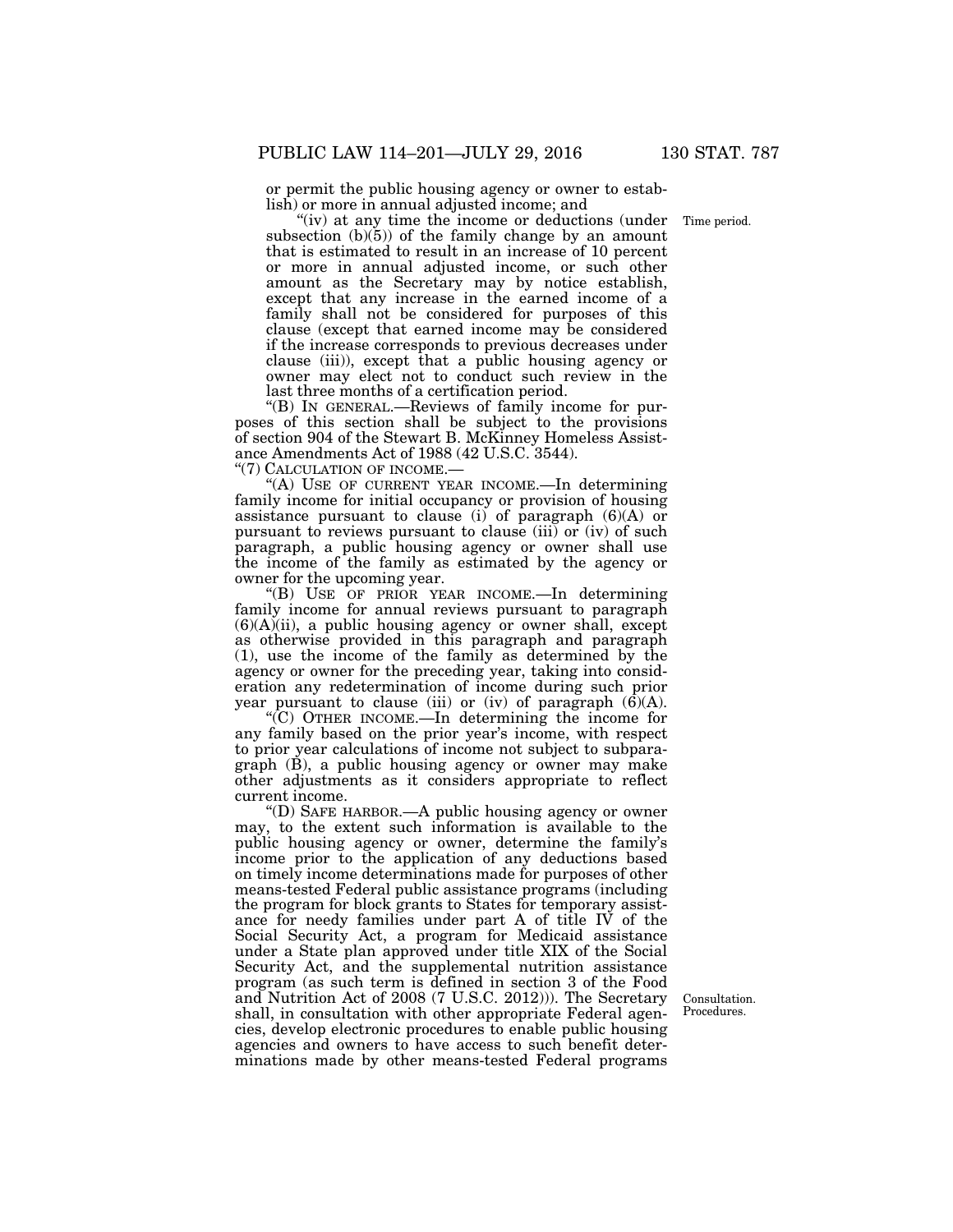that the Secretary determines to have comparable reliability. Exchanges of such information shall be subject to the same limitations and tenant protections provided under section 904 of the Stewart B. McKinney Homeless Assistance Act Amendments of 1988 (42 U.S.C. 3544) with respect to information obtained under the requirements of section 303(i) of the Social Security Act (42 U.S.C. 503(i)).

''(E) ELECTRONIC INCOME VERIFICATION.—The Secretary shall develop a mechanism for disclosing information to a public housing agency for the purpose of verifying the employment and income of individuals and families in accordance with section  $453(j)(7)(E)$  of the Social Security Act (42 U.S.C. 653(j)(7)(E)), and shall ensure public housing agencies have access to information contained in the 'Do Not Pay' system established by section 5 of the Improper Payments Elimination and Recovery Improvement Act of 2012 (Public Law 112–248; 126 Stat. 2392).

''(F) PHA AND OWNER COMPLIANCE.—A public housing agency or owner may not be considered to fail to comply with this paragraph or paragraph (6) due solely to any de minimis errors made by the agency or owner in calculating family incomes.'';

(2) by striking subsections (d) and (e); and

(3) by redesignating subsection (f) as subsection (d).

(b) CERTIFICATION REGARDING HARDSHIP EXCEPTION TO MIN-IMUM MONTHLY RENT.—Not later than the expiration of the 6 month period beginning on the date of the enactment of this Act, the Secretary of Housing and Urban Development shall submit to the Congress a certification that the hardship and tenant protection provisions in clause (i) of section  $3(a)(\overline{3})(B)$  of the United States Housing Act of 1937 (42 U.S.C. 1437a(a)(3)(B)(i)) are being enforced at such time and that the Secretary will continue to provide due consideration to the hardship circumstances of persons assisted under relevant programs of this Act.

(c) INCOME; ADJUSTED INCOME.—Section 3(b) of the United States Housing Act of 1937 (42 U.S.C. 1437a(b)) is amended by striking paragraphs (4) and (5) and inserting the following new paragraphs:

"(4) INCOME.—The term 'income' means, with respect to a family, income received from all sources by each member of the household who is 18 years of age or older or is the head of household or spouse of the head of the household, plus unearned income by or on behalf of each dependent who is less than 18 years of age, as determined in accordance with criteria prescribed by the Secretary, in consultation with the Secretary of Agriculture, subject to the following requirements:

''(A) INCLUDED AMOUNTS.—Such term includes recurring gifts and receipts, actual income from assets, and profit or loss from a business.

''(B) EXCLUDED AMOUNTS.—Such term does not include—

''(i) any imputed return on assets, except to the extent that net family assets exceed \$50,000, except that such amount (as it may have been previously adjusted) shall be adjusted for inflation annually by

Deadline. Time period. Effective date.

Definition. Criteria. Consultation.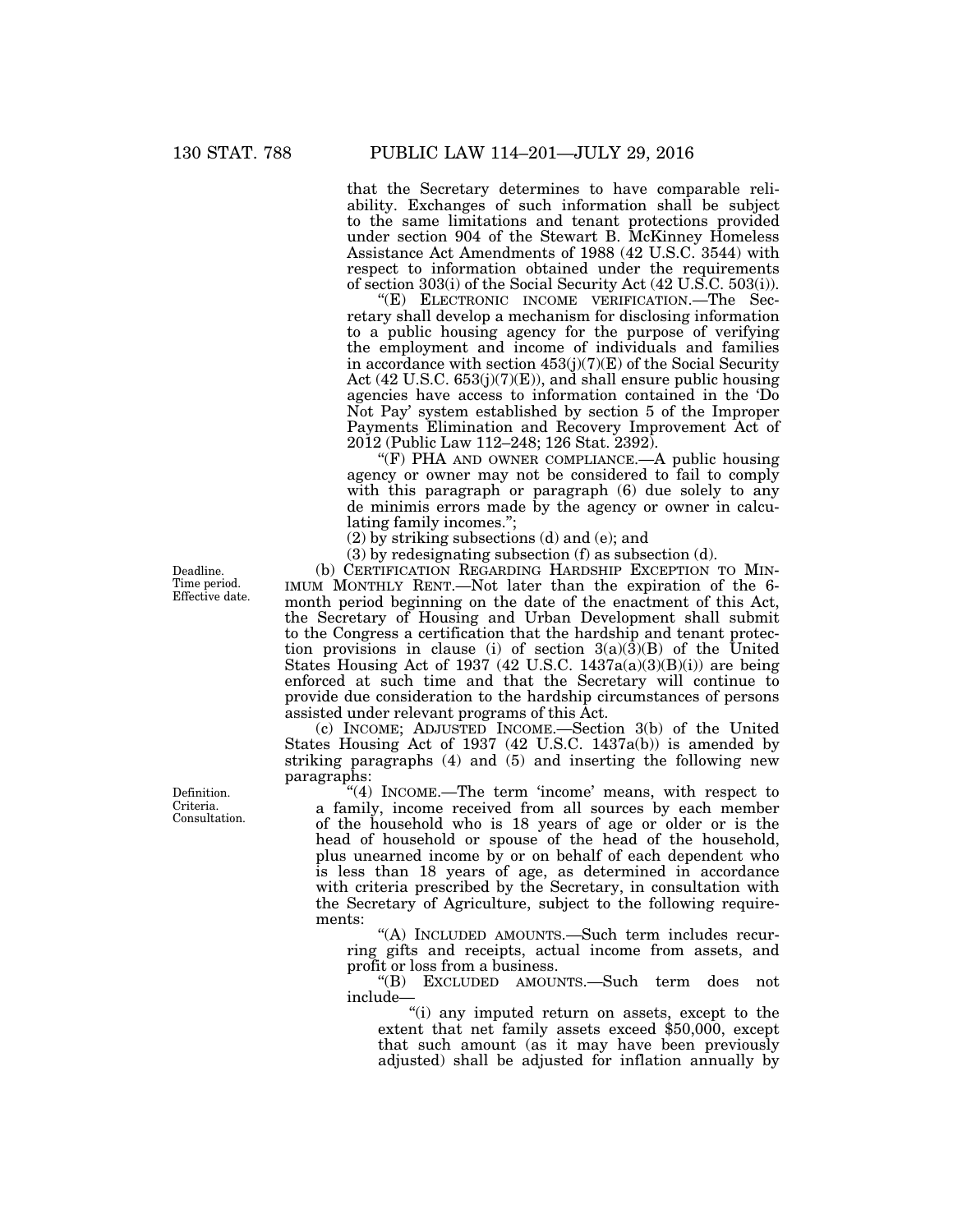the Secretary in accordance with an inflationary index selected by the Secretary;

''(ii) any amounts that would be eligible for exclusion under section  $1613(a)(7)$  of the Social Security Act (42 U.S.C. 1382b(a)(7));

''(iii) deferred disability benefits from the Department of Veterans Affairs that are received in a lump sum amount or in prospective monthly amounts;

"(iv) any expenses related to aid and attendance under section 1521 of title 38, United States Code, to veterans who are in need of regular aid and attendance; and

" $(v)$  exclusions from income as established by the Secretary by regulation or notice, or any amount required by Federal law to be excluded from consideration as income.

''(C) EARNED INCOME OF STUDENTS.—Such term does not include—

''(i) earned income, up to an amount as the Secretary may by regulation establish, of any dependent earned during any period that such dependent is attending school or vocational training on a full-time basis; or

''(ii) any grant-in-aid or scholarship amounts related to such attendance used—

''(I) for the cost of tuition or books; or

''(II) in such amounts as the Secretary may allow, for the cost of room and board.

''(D) EDUCATIONAL SAVINGS ACCOUNTS.—Income shall Determination. be determined without regard to any amounts in or from, or any benefits from, any Coverdell education savings account under section 530 of the Internal Revenue Code of 1986 or any qualified tuition program under section 529 of such Code.

''(E) RECORDKEEPING.—The Secretary may not require a public housing agency or owner to maintain records of any amounts excluded from income pursuant to this subparagraph.

''(5) ADJUSTED INCOME.—The term 'adjusted income' means, with respect to a family, the amount (as determined by the public housing agency or owner) of the income of the members of the family residing in a dwelling unit or the persons on a lease, after any deductions from income as follows:

''(A) ELDERLY AND DISABLED FAMILIES.—\$525 in the case of any family that is an elderly family or a disabled family.

"(B) MINORS, STUDENTS, AND PERSONS WITH DISABIL-ITIES.—\$480 for each member of the family residing in the household (other than the head of the household or his or her spouse) who is less than 18 years of age or is attending school or vocational training on a full-time basis, or who is 18 years of age or older and is a person with disabilities.

''(C) CHILD CARE.—Any reasonable child care expenses necessary to enable a member of the family to be employed or to further his or her education.

Definition.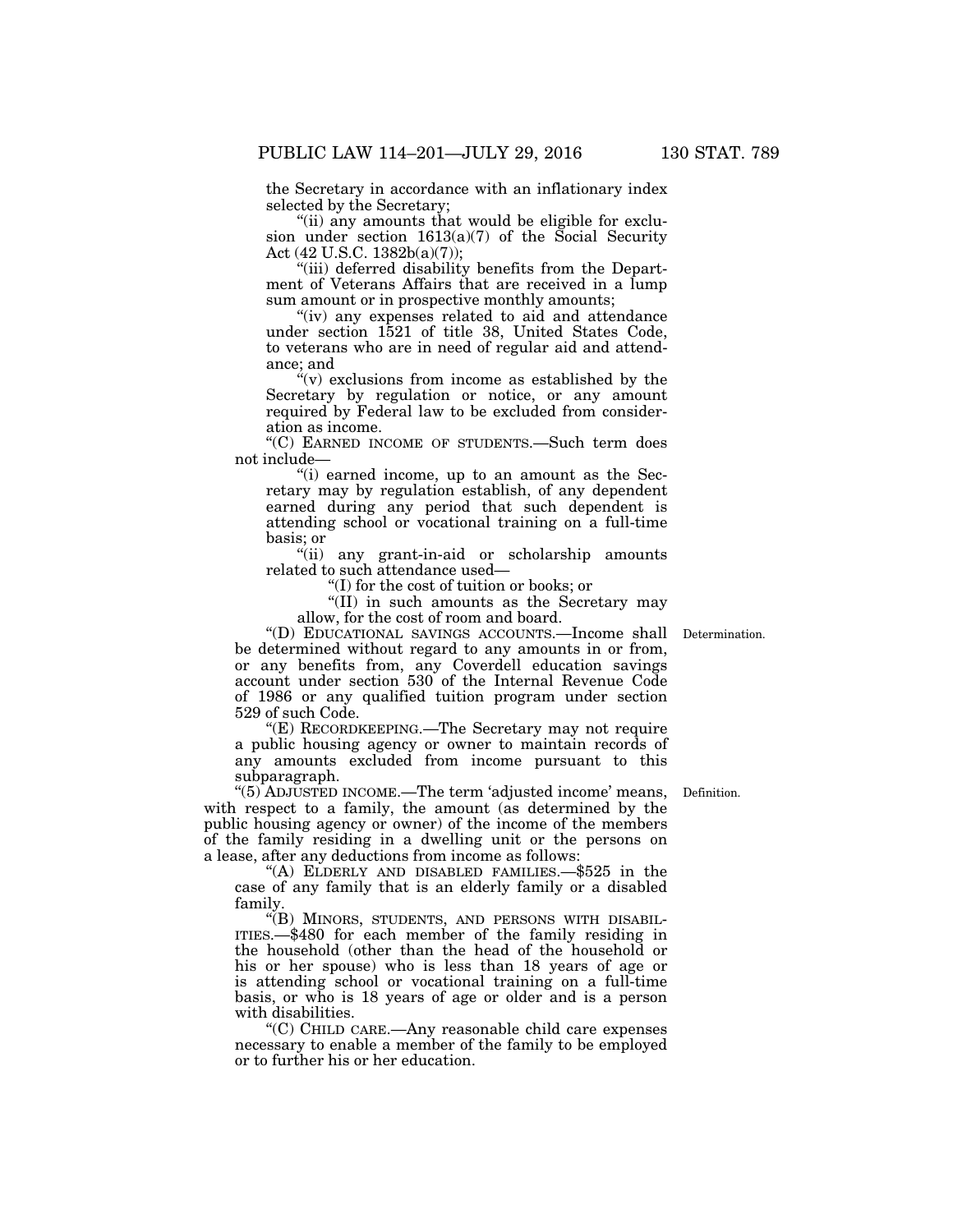''(D) HEALTH AND MEDICAL EXPENSES.—The amount, if any, by which 10 percent of annual family income is exceeded by the sum of—

"(i) in the case of any elderly or disabled family, any unreimbursed health and medical care expenses; and

''(ii) any unreimbursed reasonable attendant care and auxiliary apparatus expenses for each handicapped member of the family, if determined necessary by the public housing agency or owner to enable any member of such family to be employed.

The Secretary shall, by regulation, provide hardship exemptions to the requirements of this subparagraph and subparagraph (C) for impacted families who demonstrate an inability to pay calculated rents because of financial hardship. Such regulations shall include a requirement to notify tenants regarding any changes to the determination of adjusted income pursuant to such subparagraphs based on the determination of the family's claim of financial hardship exemptions required by the preceding sentence. Such regulations shall be promulgated in consultation with tenant organizations, industry participants, and the Secretary of Health and Human Services, with an adequate comment period provided for interested parties.

''(E) PERMISSIVE DEDUCTIONS.—Such additional deductions as a public housing agency may, at its discretion, establish, except that the Secretary shall establish procedures to ensure that such deductions do not materially increase Federal expenditures.

The Secretary shall annually calculate the amounts of the deductions under subparagraphs (A) and (B), as such amounts may have been previously calculated, by applying an inflationary factor as the Secretary shall, by regulation, establish, except that the actual deduction determined for each year shall be established by rounding such amount to the next lowest multiple of \$25.".

(d) HOUSING CHOICE VOUCHER PROGRAM.—Section 8(o) of the United States Housing Act of 1937 (42 U.S.C. 1437f(o)) is amended—

(1) in paragraph (1)(D), by inserting before the period at the end the following: '', except that a public housing agency may establish a payment standard of not more than 120 percent of the fair market rent where necessary as a reasonable accommodation for a person with a disability, without approval of the Secretary. A public housing agency may use a payment standard that is greater than 120 percent of the fair market rent as a reasonable accommodation for a person with a disability, but only with the approval of the Secretary. In connection with the use of any increased payment standard established or approved pursuant to either of the preceding two sentences as a reasonable accommodation for a person with a disability, the Secretary may not establish additional requirements regarding the amount of adjusted income paid by such person for rent''; and

 $(2)$  in paragraph  $(5)$ —

 $(A)$  in the paragraph heading, by striking "ANNUAL REVIEW" and inserting "REVIEWS";

Regulation.

Notification.

Consultation. Comment period.

Procedures.

Determination. Applicability. Regulation.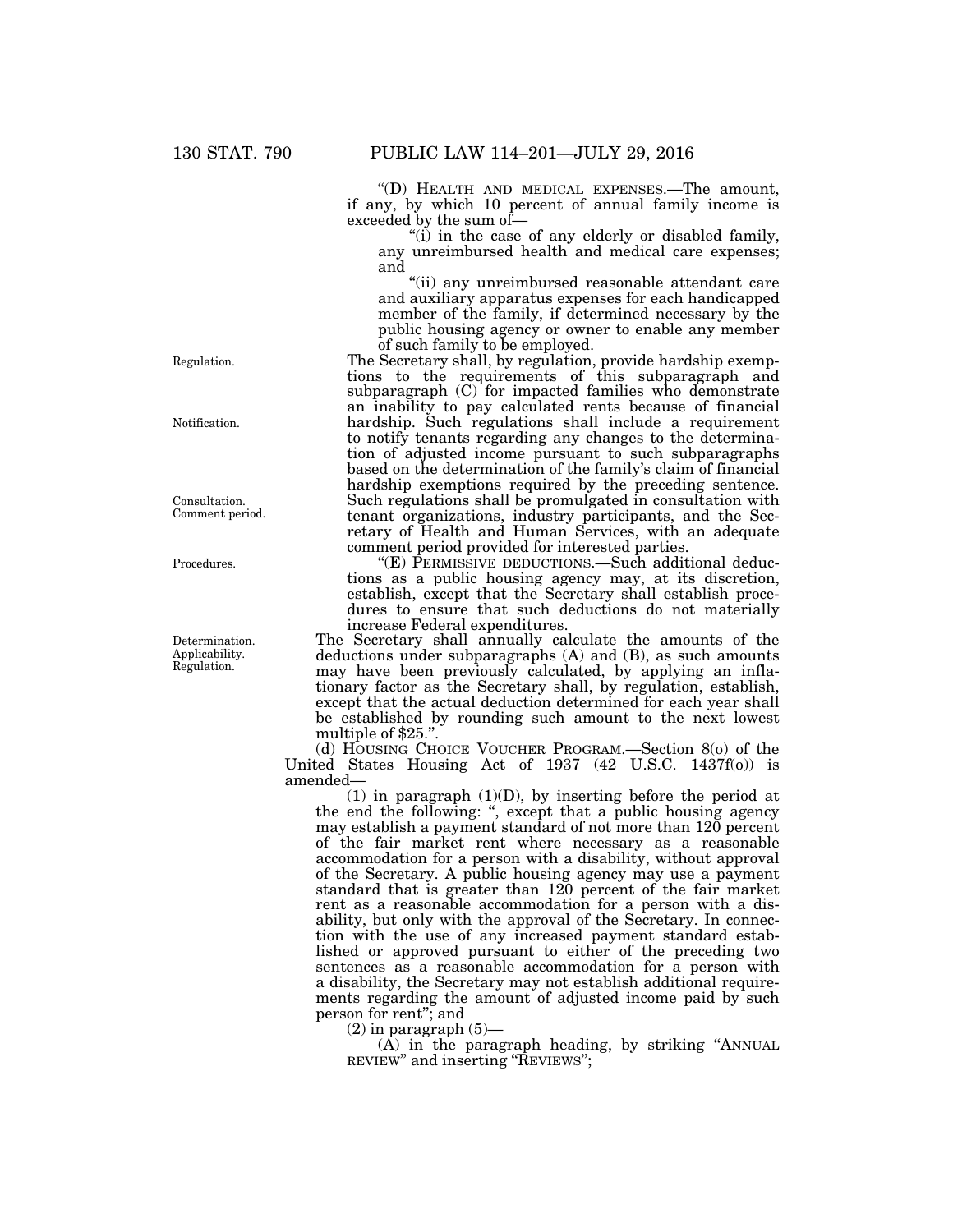(B) in subparagraph (A)—

(i) by striking ''the provisions of'' and inserting "paragraphs  $(1)$ ,  $(6)$ , and  $(7)$  of section  $3(a)$  and to"; and

(ii) by striking "and shall be conducted" and all that follows through the end of the subparagraph and inserting a period; and

(C) in subparagraph (B), by striking the second sentence.

(e) ENHANCED VOUCHER PROGRAM.—Section  $8(t)(1)(D)$  of the United States Housing Act of 1937 (42 U.S.C. 1437 $f(t)(1)(D)$ ) is amended by striking ''income'' each place such term appears and inserting ''annual adjusted income''.

(f) PROJECT-BASED HOUSING.—Paragraph (3) of section 8(c) of the United States Housing Act of 1937  $(42 \text{ U.S.C. } 1437f(c)(3))$  is amended by striking the last sentence.

(g) IMPACT ON PUBLIC HOUSING REVENUES.—

(1) ADJUSTMENTS TO OPERATING FORMULA.—If the Secretary of Housing and Urban Development determines that the application of subsections (a) through (e) of this section results in a material and disproportionate reduction in the rental income of certain public housing agencies during the first year in which such subsections are implemented, the Secretary may make appropriate adjustments in the formula income for such year of those agencies experiencing such a reduction.

(2) HUD REPORTS ON REVENUE AND COST IMPACT.—In each of the first two years after the first year in which subsections (a) through (e) are implemented, the Secretary of Housing and Urban Development shall submit a report to Congress identifying and calculating the impact of changes made by such subsections and section 104 of this Act on the revenues and costs of operating public housing units, the voucher program for rental assistance under section 8 of the United States Housing Act of 1937, and the program under such section 8 for project-based rental assistance. If such report identifies a material reduction in the net income of public housing agencies nationwide or a material increase in the costs of funding the voucher program or the project-based assistance program, the Secretary shall include in such report recommendations for legislative changes to reduce or eliminate such a reduction.

(h) EFFECTIVE DATE.—The Secretary of Housing and Urban Development shall issue notice or regulations to implement this section and this section shall take effect after such issuance, except that this section may only take effect upon the commencement of a calendar year.

(i) STUDY ON IMPACT ON ELDERLY AND DISABLED FAMILIES OF DECREASED DEDUCTIONS IN INCOME.

(1) STUDY.—The Secretary of Housing and Urban Development shall conduct a study to determine the impacts, on rents paid by elderly and disabled individuals and families assisted under the section 8 rental assistance and public housing programs under the United States Housing Act of 1937 (42 U.S.C. 1437 et seq.), of any decreases in the amounts of any deductions from income (for purposes of section 3(b) of such Act (42 U.S.C. 1437a(b))), as compared to such deductions under such section 3(b) as in effect before the effectiveness of this section, resulting from the amendments made by this section.

42 USC 1437a note. Determination.

Time periods.

Recommendations.

Notice. Regulations. 42 USC 1437a note.

Determination.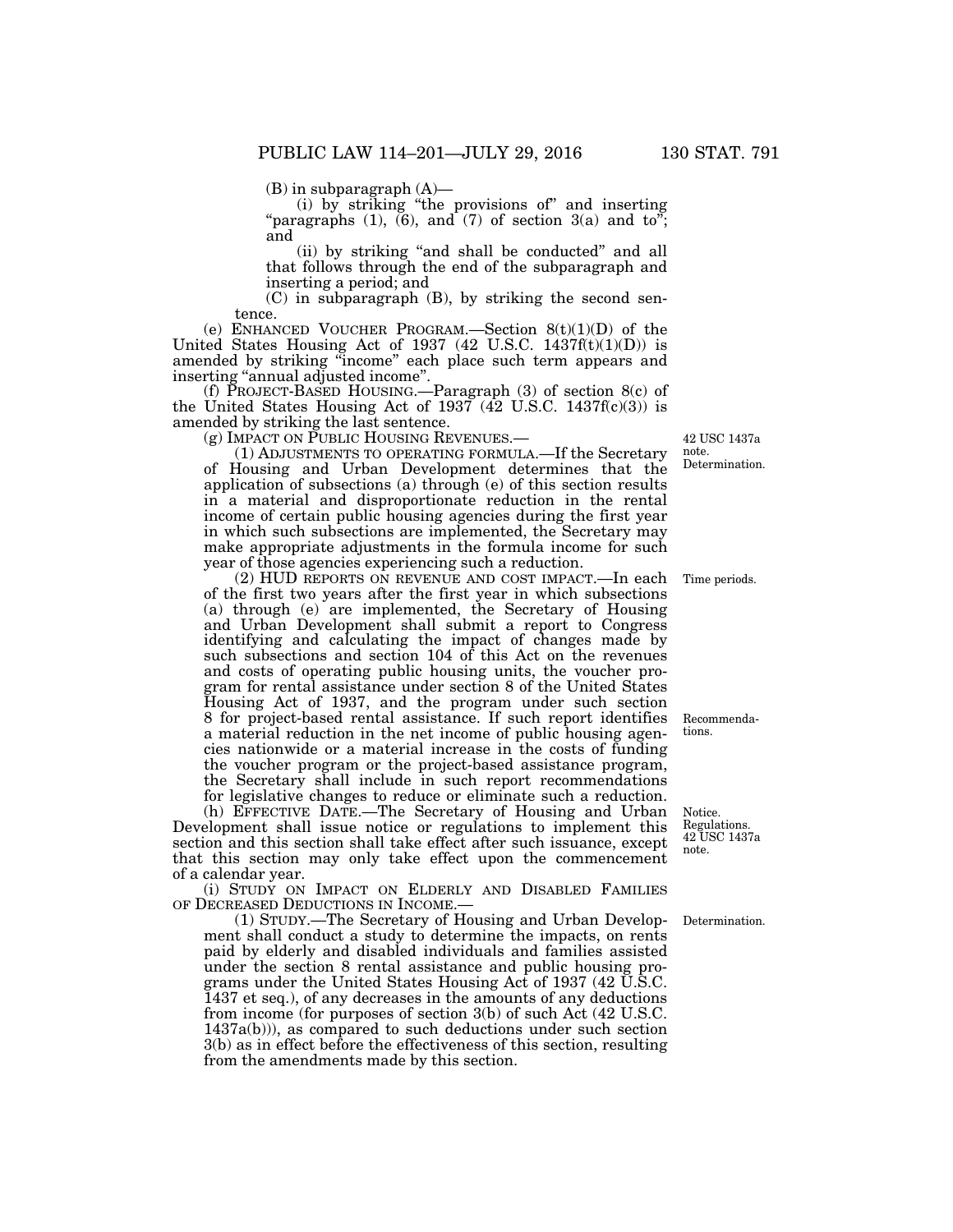Time period.

(2) REPORT.—The Secretary shall submit to the Congress a report setting forth the results of the study conducted pursuant to paragraph (1) not later than the expiration of the 12 month period beginning on the date of the enactment of this Act.

(3) EFFECTIVE DATE.—Notwithstanding subsection (h) of this section, this subsection shall take effect on the date of the enactment of this Act.

### **SEC. 103. LIMITATION ON PUBLIC HOUSING TENANCY FOR OVER-INCOME FAMILIES.**

Subsection (a) of section 16 of the United States Housing Act of 1937 (42 U.S.C. 1437 $n(a)$ ) is amended by adding at the end the following new paragraph:

"(5) LIMITATIONS ON TENANCY FOR OVER-INCOME FAMI-LIES.—

"(A) LIMITATIONS.-Except as provided in subparagraph (D), in the case of any family residing in a dwelling unit of public housing whose income for the most recent two consecutive years, as determined pursuant to income reviews conducted pursuant to section  $3(a)(6)$ , has exceeded the applicable income limitation under subparagraph (C), the public housing agency shall—

"(i) notwithstanding any other provision of this Act, charge such family as monthly rent for the unit occupied by such family an amount equal to the greater of—

''(I) the applicable fair market rental established under section 8(c) for a dwelling unit in the same market area of the same size; or

''(II) the amount of the monthly subsidy provided under this Act for the dwelling unit, which shall include any amounts from the Operating Fund and Capital Fund under section 9 used for the unit, as determined by the agency in accordance with regulations that the Secretary shall issue to carry out this subclause; or

"(ii) terminate the tenancy of such family in public housing not later than 6 months after the income determination described in subparagraph (A).

''(B) NOTICE.—In the case of any family residing in a dwelling unit of public housing whose income for a year has exceeded the applicable income limitation under subparagraph (C), upon the conclusion of such year the public housing agency shall provide written notice to such family of the requirements under subparagraph (A).

''(C) INCOME LIMITATION.—The income limitation under this subparagraph shall be 120 percent of the median income for the area, as determined by the Secretary with adjustments for smaller and larger families, except that the Secretary may establish income limitations higher or lower than 120 percent of such median income on the basis of the Secretary's findings that such variations are necessary because of prevailing levels of construction costs, or unusually high or low family incomes, vacancy rates, or rental costs.

Regulations.

Deadline.

Determination.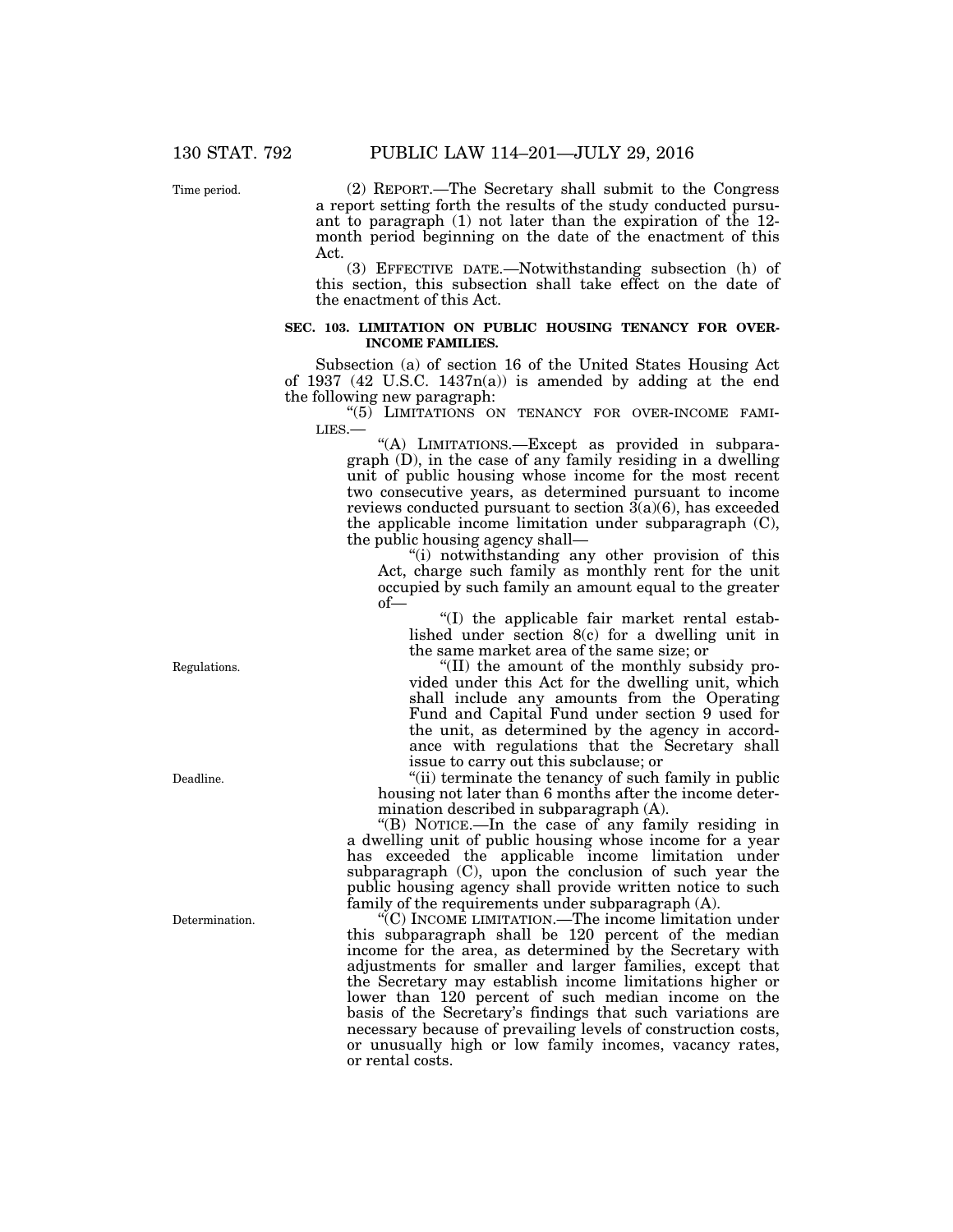''(D) EXCEPTION.—Subparagraph (A) shall not apply to a family occupying a dwelling unit in public housing pursuant to paragraph (5) of section 3(a) (42 U.S.C.  $1437a(a)(5)$ ).

''(E) REPORTS ON OVER-INCOME FAMILIES AND WAITING LISTS.—The Secretary shall require that each public housing agency shall—

''(i) submit a report annually, in a format required by the Secretary, that specifies—

''(I) the number of families residing, as of the end of the year for which the report is submitted, in public housing administered by the agency who had incomes exceeding the applicable income limitation under subparagraph  $(C)$ ; and

''(II) the number of families, as of the end of such year, on the waiting lists for admission to public housing projects of the agency; and

''(ii) make the information reported pursuant to clause (i) publicly available.''.

information.

Public

### **SEC. 104. LIMITATION ON ELIGIBILITY FOR ASSISTANCE BASED ON ASSETS.**

Section 16 of the United States Housing Act of 1937 (42 U.S.C. 1437n) is amended by inserting after subsection (d) the following new subsection:

''(e) ELIGIBILITY FOR ASSISTANCE BASED ON ASSETS.—

''(1) LIMITATION ON ASSETS.—Subject to paragraph (3) and notwithstanding any other provision of this Act, a dwelling unit assisted under this Act may not be rented and assistance under this Act may not be provided, either initially or at each recertification of family income, to any family—

"(A) whose net family assets exceed  $$100,000$ , as such amount is adjusted annually by applying an inflationary factor as the Secretary considers appropriate; or

''(B) who has a present ownership interest in, a legal right to reside in, and the effective legal authority to sell, real property that is suitable for occupancy by the family as a residence, except that the prohibition under this subparagraph shall not apply to—

''(i) any property for which the family is receiving assistance under subsection  $(y)$  or  $(0)(12)$  of section 8 of this Act;

''(ii) any person that is a victim of domestic violence; or

''(iii) any family that is offering such property for sale. "(2) NET FAMILY ASSETS.-

Definition.

''(A) IN GENERAL.—For purposes of this subsection, the term 'net family assets' means, for all members of the household, the net cash value of all assets after deducting reasonable costs that would be incurred in disposing of real property, savings, stocks, bonds, and other forms of capital investment. Such term does not include interests in Indian trust land, equity in property for which the family is receiving assistance under subsection  $(y)$  or  $(0)(12)$ of section 8, equity accounts in homeownership programs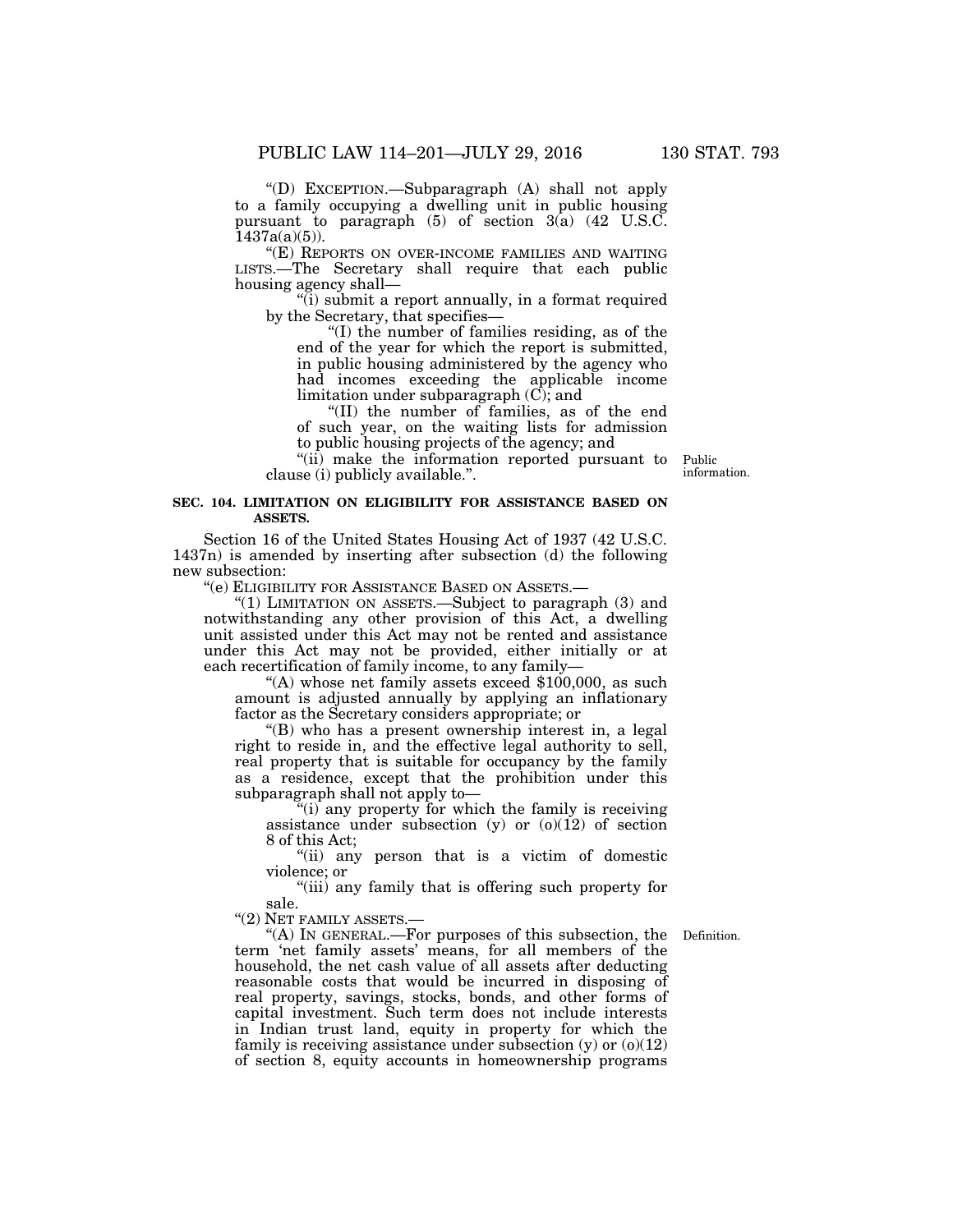of the Department of Housing and Urban Development, or Family Self Sufficiency accounts.

''(B) EXCLUSIONS.—Such term does not include—

"(i) the value of personal property, except for items of personal property of significant value, as the Secretary may establish or the public housing agency may determine;

"(ii) the value of any retirement account;

"(iii) real property for which the family does not have the effective legal authority necessary to sell such property;

"(iv) any amounts recovered in any civil action or settlement based on a claim of malpractice, negligence, or other breach of duty owed to a member of the family and arising out of law, that resulted in a member of the family being disabled;

"(v) the value of any Coverdell education savings" account under section 530 of the Internal Revenue Code of 1986 or any qualified tuition program under section 529 of such Code; and

"(vi) such other exclusions as the Secretary may establish.

''(C) TRUST FUNDS.—In cases in which a trust fund has been established and the trust is not revocable by, or under the control of, any member of the family or household, the value of the trust fund shall not be considered an asset of a family if the fund continues to be held in trust. Any income distributed from the trust fund shall be considered income for purposes of section 3(b) and any calculations of annual family income, except in the case of medical expenses for a minor.

''(3) SELF-CERTIFICATION.—

"(A) NET FAMILY ASSETS.- A public housing agency or owner may determine the net assets of a family, for purposes of this section, based on a certification by the family that the net assets of such family do not exceed \$50,000, as such amount is adjusted annually by applying an inflationary factor as the Secretary considers appropriate.

''(B) NO CURRENT REAL PROPERTY OWNERSHIP.—A public housing agency or owner may determine compliance with paragraph  $(1)(B)$  based on a certification by the family that such family does not have any current ownership interest in any real property at the time the agency or owner reviews the family's income.

''(C) STANDARDIZED FORMS.—The Secretary may develop standardized forms for the certifications referred to in subparagraphs (A) and (B).

"(4) COMPLIANCE FOR PUBLIC HOUSING DWELLING UNITS.-When recertifying family income with respect to families residing in public housing dwelling units, a public housing agency may, in the discretion of the agency and only pursuant to a policy that is set forth in the public housing agency plan under section 5A for the agency, choose not to enforce the limitation under paragraph (1).

''(5) ENFORCEMENT.—When recertifying the income of a family residing in a dwelling unit assisted under this Act,

Determination.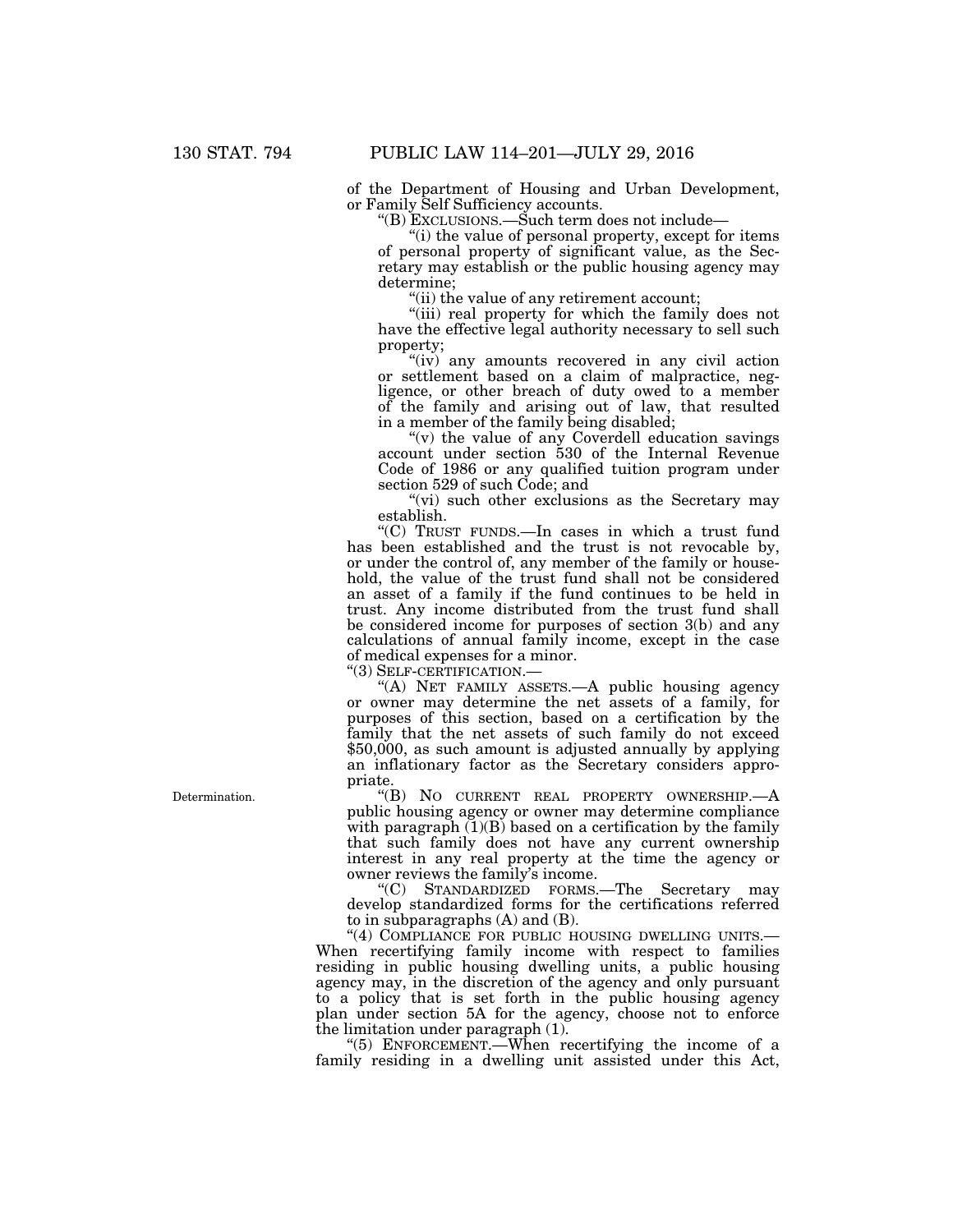a public housing agency or owner may choose not to enforce the limitation under paragraph (1) or may establish exceptions to such limitation based on eligibility criteria, but only pursuant to a policy that is set forth in the public housing agency plan under section 5A for the agency or under a policy adopted by the owner. Eligibility criteria for establishing exceptions may provide for separate treatment based on family type and may be based on different factors, such as age, disability, income, the ability of the family to find suitable alternative housing, and whether supportive services are being provided.

"(6) AUTHORITY TO DELAY EVICTIONS.—In the case of a family residing in a dwelling unit assisted under this Act who does not comply with the limitation under paragraph (1), the public housing agency or project owner may delay eviction or termination of the family based on such noncompliance for a period of not more than 6 months.

"(7) VERIFYING INCOME.-

"(A) Beginning in fiscal year 2018, the Secretary shall require public housing agencies to require each applicant for, or recipient of, benefits under this Act to provide authorization by the applicant or recipient (or by any other person whose income or resources are material to the determination of the eligibility of the applicant or recipient for such benefits) for the public housing agency to obtain (subject to the cost reimbursement requirements of section 1115(a) of the Right to Financial Privacy Act) from any financial institution (within the meaning of section  $1101(1)$ ) of such Act) any financial record (within the meaning of section 1101(2) of such Act) held by the institution with respect to the applicant or recipient (or any such other person) whenever the public housing agency determines the record is needed in connection with a determination with respect to such eligibility or the amount of such benefits.

''(B) Notwithstanding section 1104(a)(1) of the Right to Financial Privacy Act, an authorization provided by an applicant or recipient (or any other person whose income or resources are material to the determination of the eligibility of the applicant or recipient) pursuant to subparagraph (A) of this paragraph shall remain effective until the earliest of—

''(i) the rendering of a final adverse decision on the applicant's application for eligibility for benefits under this Act;

"(ii) the cessation of the recipient's eligibility for benefits under this Act; or

Notification.

''(iii) the express revocation by the applicant or recipient (or such other person referred to in subparagraph (A)) of the authorization, in a written notification to the Secretary.

''(C)(i) An authorization obtained by the public housing agency pursuant to this paragraph shall be considered to meet the requirements of the Right to Financial Privacy Act for purposes of section  $1103(a)$  of such Act, and need not be furnished to the financial institution, notwithstanding section 1104(a) of such Act.

Time period.

Effective date. Records. Determination.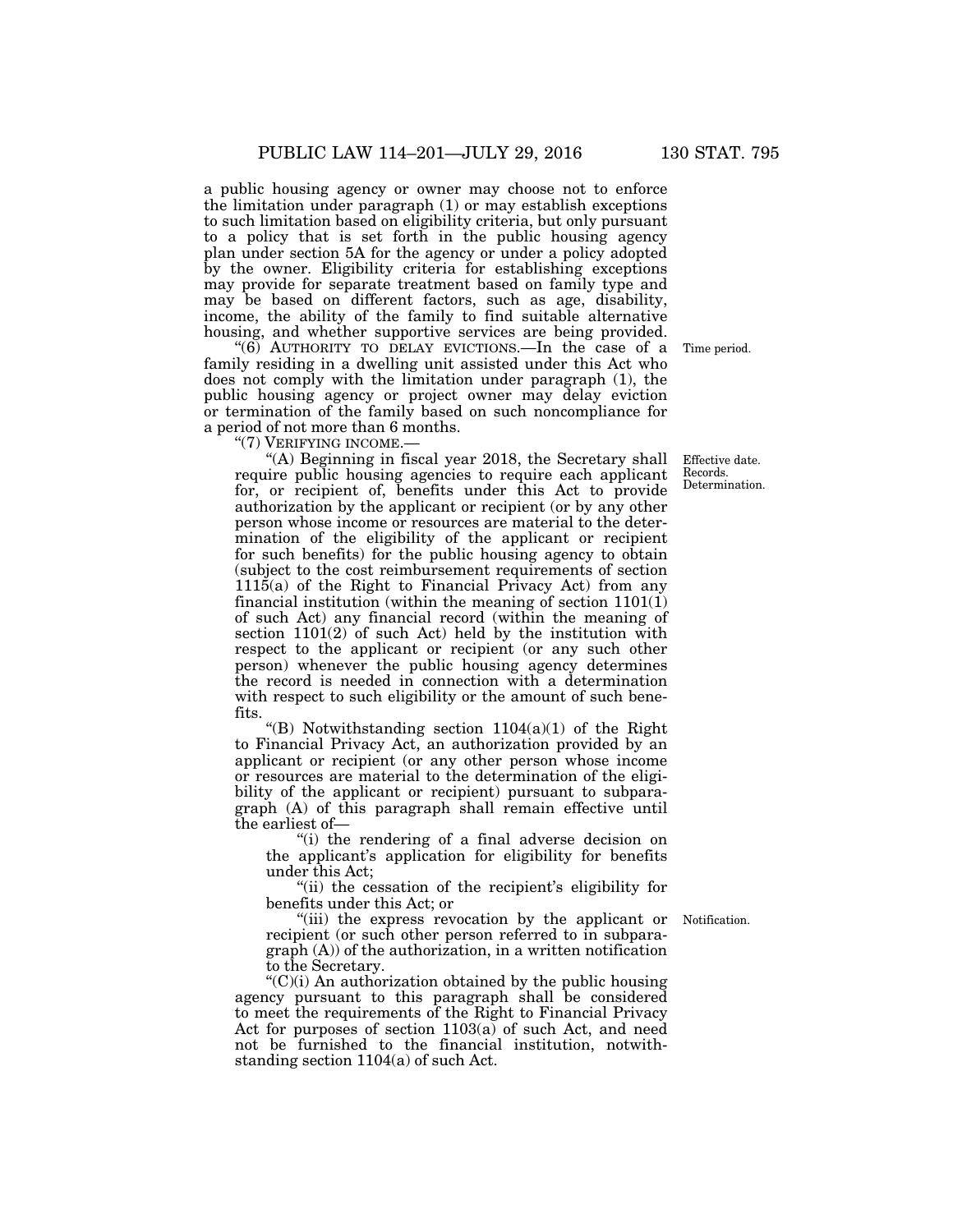"(ii) The certification requirements of section  $1103(b)$ of the Right to Financial Privacy Act shall not apply to requests by the public housing agency pursuant to an authorization provided under this clause.

"(iii) A request by the public housing agency pursuant to an authorization provided under this clause is deemed to meet the requirements of section  $1104(a)(3)$  of the Right to Financial Privacy Act and the flush language of section 1102 of such Act.

"(iv) The public housing agency shall inform any person who provides authorization pursuant to this paragraph of the duration and scope of the authorization.

''(D) If an applicant for, or recipient of, benefits under this Act (or any such other person referred to in subparagraph (A)) refuses to provide, or revokes, any authorization made by the applicant or recipient for the public housing agency to obtain from any financial institution any financial record, the public housing agency may, on that basis, determine that the applicant or recipient is ineligible for benefits under this title."

### **SEC. 105. UNITS OWNED BY PUBLIC HOUSING AGENCIES.**

Paragraph (11) of section 8(o) of the United States Housing Act of 1937 (42 U.S.C. 1437f(o)(11)) is amended—

(1) by striking "(11) LEASING OF UNITS OWNED BY PHA.— If" and inserting the following:<br>"(11) LEASING OF UNITS OWNED BY PHA.—

"(A) INSPECTIONS AND RENT DETERMINATIONS.—If"; and (2) by adding at the end the following new subparagraph:

''(B) UNITS OWNED BY PHA.—For purposes of this subsection, the term 'owned by a public housing agency' means, with respect to a dwelling unit, that the dwelling unit is in a project that is owned by such agency, by an entity wholly controlled by such agency, or by a limited liability company or limited partnership in which such agency (or an entity wholly controlled by such agency) holds a controlling interest in the managing member or general partner. A dwelling unit shall not be deemed to be owned by a public housing agency for purposes of this subsection because the agency holds a fee interest as ground lessor in the property on which the unit is situated, holds a security interest under a mortgage or deed of trust on the unit, or holds a non-controlling interest in an entity which owns the unit or in the managing member or general partner of an entity which owns the unit.''.

### **SEC. 106. PHA PROJECT-BASED ASSISTANCE.**

(a) IN GENERAL.—Paragraph (13) of section 8(o) of the United States Housing Act of 1937 (42 U.S.C. 1437f(o)(13)) is amended—

(1) by striking ''structure'' each place such term appears and inserting ''project'';

(2) by striking subparagraph (B) and inserting the following new subparagraph:

''(B) PERCENTAGE LIMITATION.—

''(i) IN GENERAL.—Subject to clause (ii), a public housing agency may use for project-based assistance under this paragraph not more than 20 percent of the authorized units for the agency.

Notification.

Definition.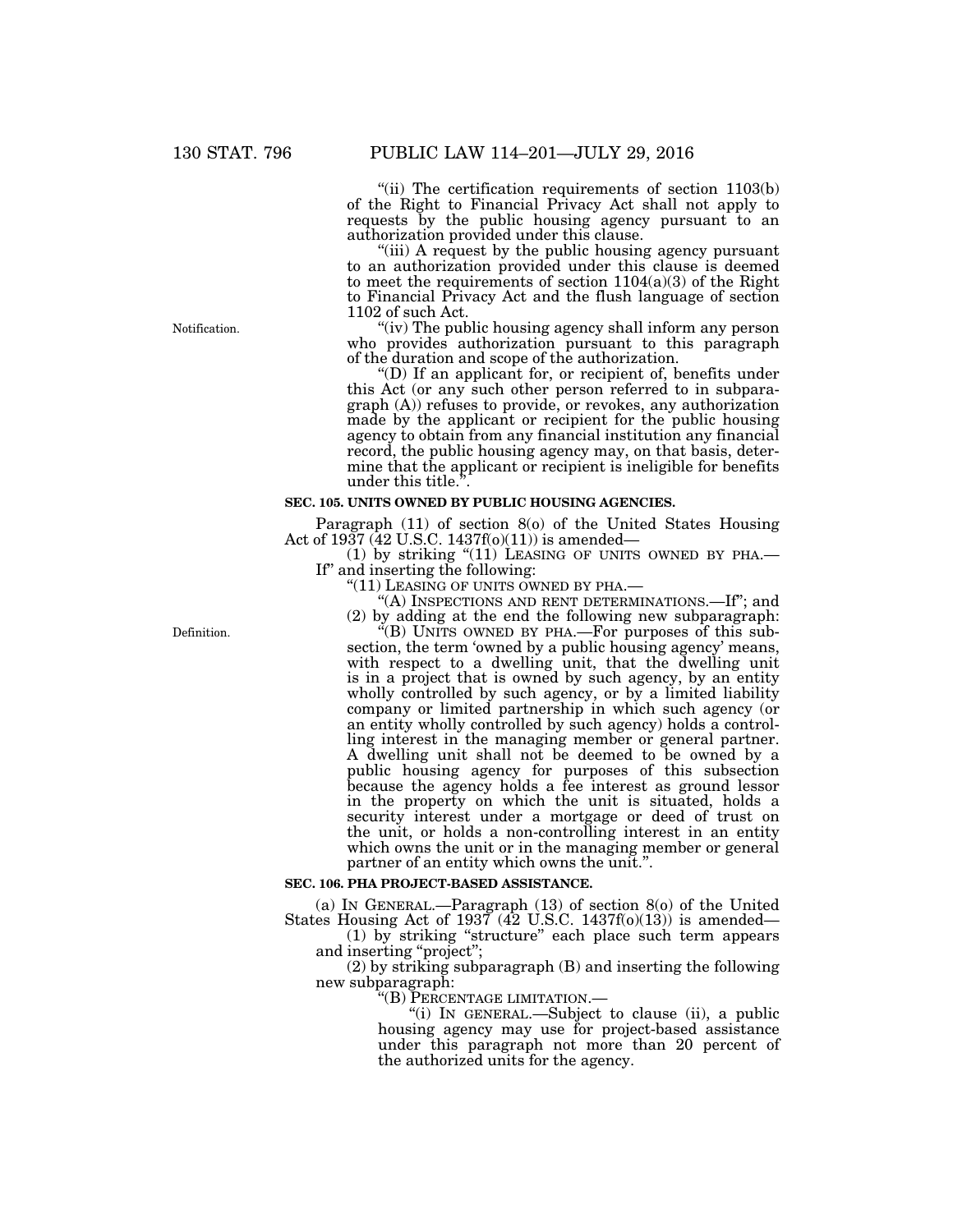''(ii) EXCEPTION.—A public housing agency may use up to an additional 10 percent of the authorized units for the agency for project-based assistance under this paragraph, to provide units that house individuals and families that meet the definition of homeless under section 103 of the McKinney-Vento Homeless Assistance Act (42 U.S.C. 11302), that house families with veterans, that provide supportive housing to persons with disabilities or elderly persons, or that are located in areas where vouchers under this subsection are difficult to use, as specified in subparagraph (D)(ii)(II). Any units of project-based assistance that are attached to units previously subject to federally required rent restrictions or receiving another type of long-term housing subsidy provided by the Secretary shall not count toward the percentage limitation under clause (i) of this subparagraph. The Secretary may, by regulation, establish additional categories for the exception under this clause.'';

(3) by striking subparagraph (D) and inserting the following new subparagraph:

''(D) INCOME-MIXING REQUIREMENT.—

''(i) IN GENERAL.—Except as provided in clause (ii), not more than the greater of 25 dwelling units or 25 percent of the dwelling units in any project may be assisted under a housing assistance payment contract for project-based assistance pursuant to this paragraph. For purposes of this subparagraph, the Definition. term 'project' means a single building, multiple contiguous buildings, or multiple buildings on contiguous parcels of land.

''(ii) EXCEPTIONS.—

''(I) CERTAIN FAMILIES.—The limitation under clause (i) shall not apply to dwelling units assisted under a contract that are exclusively made available to elderly families or to households eligible for supportive services that are made available to the assisted residents of the project, according to standards for such services the Secretary may establish.

''(II) CERTAIN AREAS.—With respect to areas in which tenant-based vouchers for assistance under this subsection are difficult to use, as determined by the Secretary, and with respect to census tracts with a poverty rate of 20 percent or less, clause (i) shall be applied by substituting '40 percent' for '25 percent', and the Secretary may, by regulation, establish additional conditions.

''(III) CERTAIN CONTRACTS.—The limitation under clause (i) shall not apply with respect to contracts or renewal of contracts under which a greater percentage of the dwelling units in a project were assisted under a housing assistance payment contract for project-based assistance pursuant to this paragraph on the date of the enactment of the Housing Opportunity Through Modernization Act of 2016.

Determination. Applicability. Regulations.

Regulations.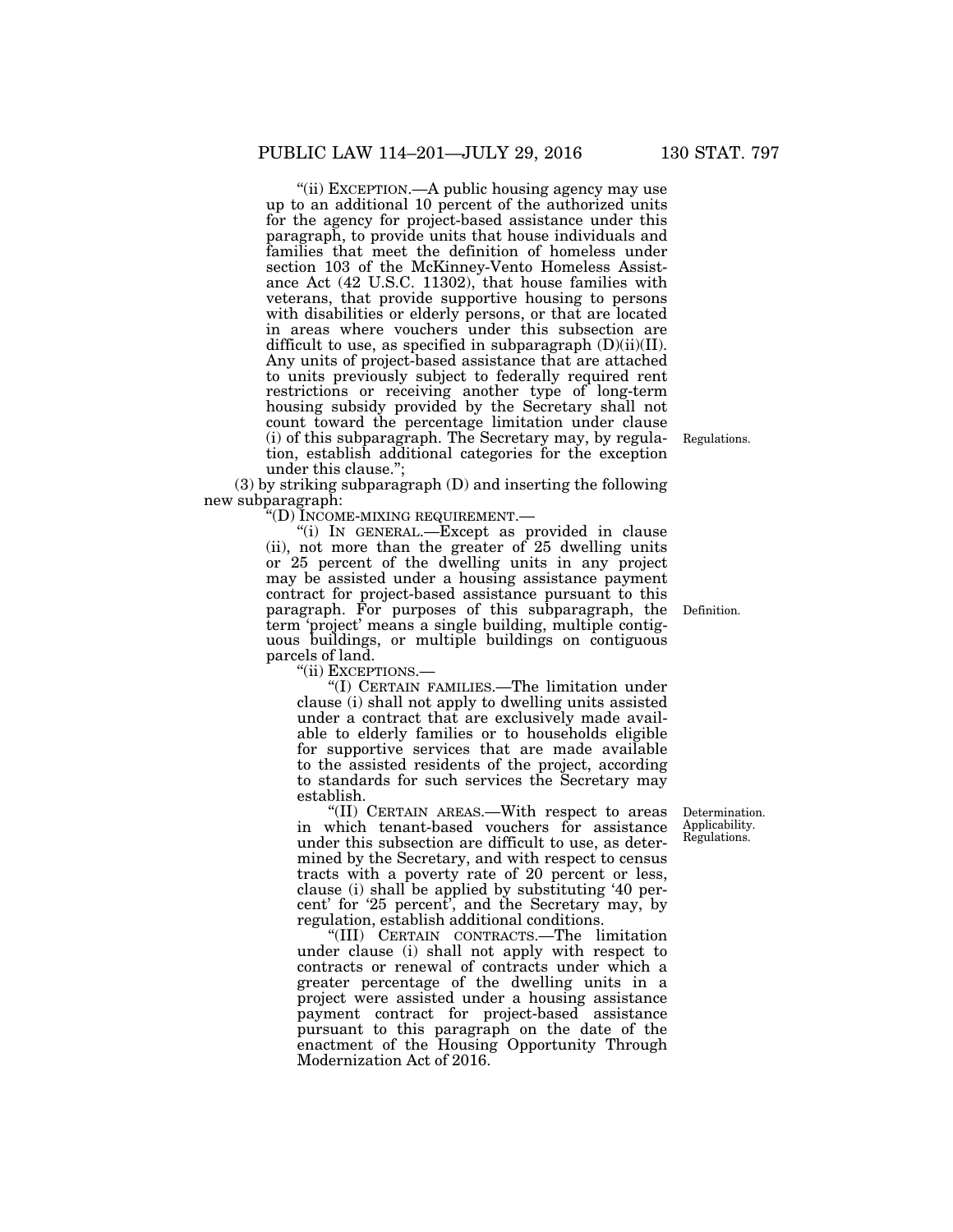''(IV) CERTAIN PROPERTIES.—Any units of project-based assistance under this paragraph that are attached to units previously subject to federally required rent restrictions or receiving other project-based assistance provided by the Secretary shall not count toward the percentage limitation imposed by this subparagraph (D).

"(iii) ADDITIONAL MONITORING AND OVERSIGHT REQUIREMENTS.—The Secretary may establish additional requirements for monitoring and oversight of projects in which more than 40 percent of the dwelling units are assisted under a housing assistance payment contract for project-based assistance pursuant to this paragraph.'';

(4) by striking subparagraph (F) and inserting the following new subparagraph:

'(F) CONTRACT TERM.—

''(i) TERM.—A housing assistance payment contract pursuant to this paragraph between a public housing agency and the owner of a project may have a term of up to 20 years, subject to—

 $\mathrm{H}(I)$  the availability of sufficient appropriated funds for the purpose of renewing expiring contracts for assistance payments, as provided in appropriation Acts and in the agency's annual contributions contract with the Secretary, provided that in the event of insufficient appropriated funds, payments due under contracts under this paragraph shall take priority if other cost-saving measures that do not require the termination of an existing contract are available to the agency; and

 $\sqrt[4]{(II)}$  compliance with the inspection requirements under paragraph (8), except that the agency shall not be required to make biennial inspections of each assisted unit in the development.

"(ii) ADDITION OF ELIGIBLE UNITS.—Subject to the limitations of subparagraphs (B) and (D), the agency and the owner may add eligible units within the same project to a housing assistance payments contract at any time during the term thereof without being subject to any additional competitive selection procedures.

''(iii) HOUSING UNDER CONSTRUCTION OR RECENTLY CONSTRUCTED.—An agency may enter into a housing assistance payments contract with an owner for any unit that does not qualify as existing housing and is under construction or recently has been constructed whether or not the agency has executed an agreement to enter into a contract with the owner, provided that the owner demonstrates compliance with applicable requirements prior to execution of the housing assistance payments contract. This clause shall not subject a housing assistance payments contract for existing housing under this paragraph to such requirements or otherwise limit the extent to which a unit may be assisted as existing housing.

"(iv) ADDITIONAL CONDITIONS.—The contract may specify additional conditions, including with respect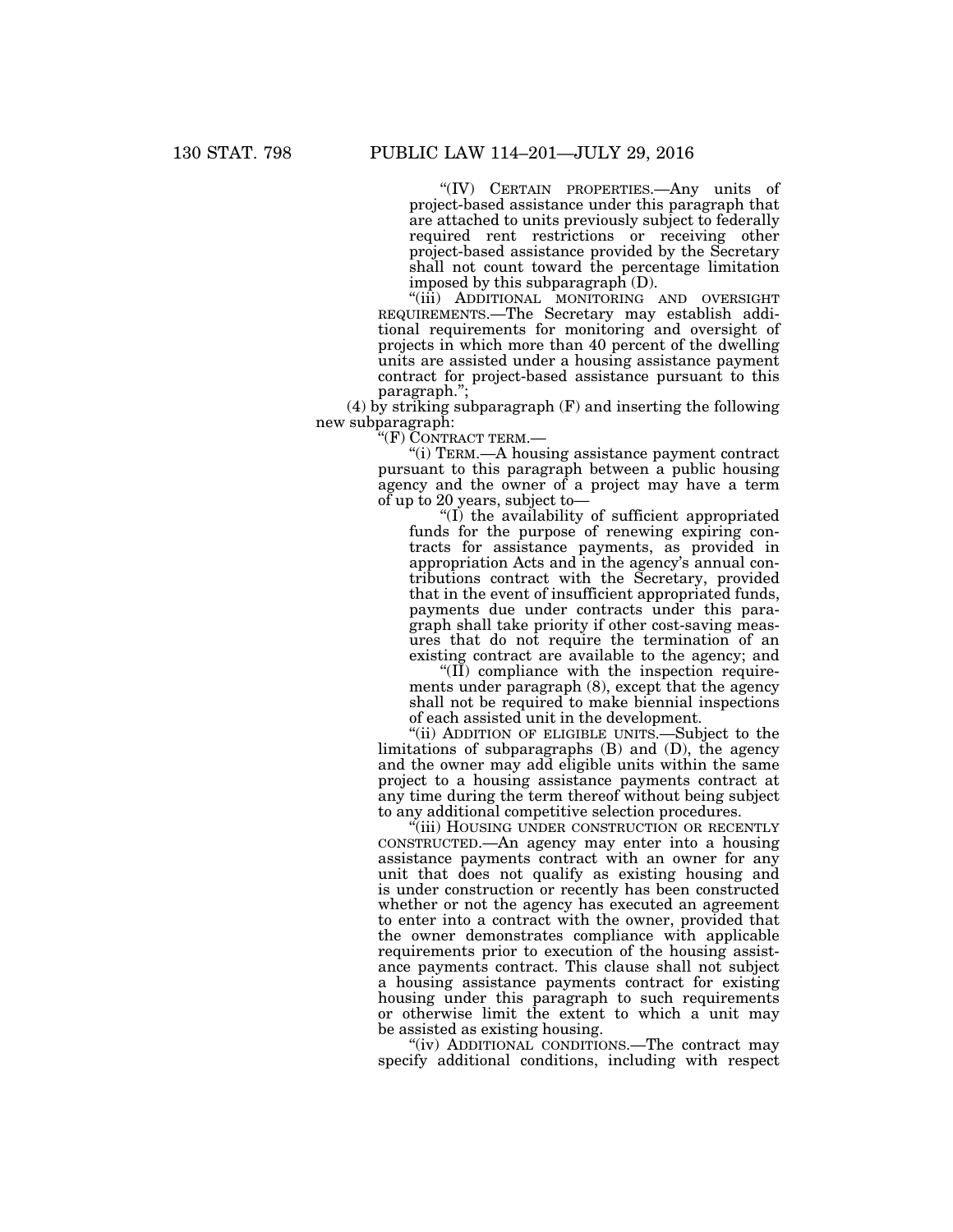to continuation, termination, or expiration, and shall specify that upon termination or expiration of the contract without extension, each assisted family may elect to use its assistance under this subsection to remain in the same project if its unit complies with the inspection requirements under paragraph (8), the rent for the unit is reasonable as required by paragraph  $(10)(A)$ , and the family pays its required share of the rent and the amount, if any, by which the unit rent (including the amount allowed for tenant-based utilities) exceeds the applicable payment standard.'';

 $(5)$  in subparagraph  $(G)$ , by striking "15 years" and inserting "20 years";

(6) by striking subparagraph (I) and inserting the following new subparagraph:

Contracts.

''(I) RENT ADJUSTMENTS.—A housing assistance payments contract pursuant to this paragraph entered into after the date of the enactment of the Housing Opportunity Through Modernization Act of 2016 shall provide for annual rent adjustments upon the request of the owner, except that—

''(i) by agreement of the parties, a contract may allow a public housing agency to adjust the rent for covered units using an operating cost adjustment factor established by the Secretary pursuant to section  $524(c)$ of the Multifamily Assisted Housing Reform and Affordability Act of 1997 (which shall not result in a negative adjustment), in which case the contract may require an additional adjustment, if requested, up to the reasonable rent periodically during the term of the contract, and shall require such an adjustment, if requested, upon extension pursuant to subparagraph (G);

"(ii) the adjusted rent shall not exceed the maximum rent permitted under subparagraph (H);

''(iii) the contract may provide that the maximum rent permitted for a dwelling unit shall not be less than the initial rent for the dwelling unit under the initial housing assistance payments contract covering the units; and

"(iv) the provisions of subsection  $(c)(2)(C)$  shall not apply.'';

 $(7)$  in subparagraph  $(J)$ —

(A) in the first sentence—

(i) by striking ''shall'' and inserting ''may''; and (ii) by inserting before the period the following: "or may permit owners to select applicants from sitebased waiting lists as specified in this subparagraph'';

(B) by striking the third sentence and inserting the following: ''The agency or owner may establish preferences or criteria for selection for a unit assisted under this paragraph that are consistent with the public housing agency plan for the agency approved under section 5A and that give preference to families who qualify for voluntary services, including disability-specific services, offered in conjunction with assisted units.''; and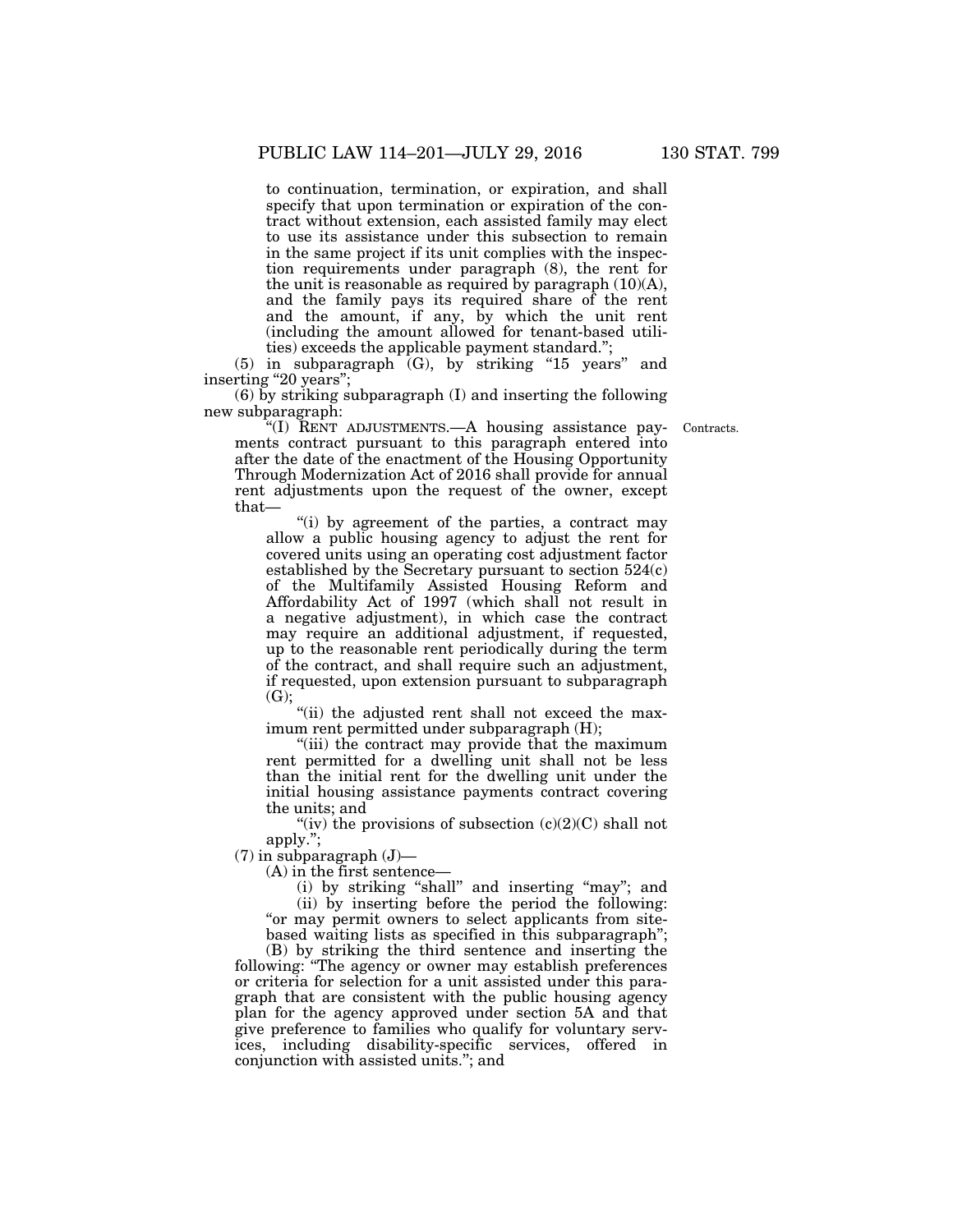Procedures.

Disclosure.

Notification. Public information.

Notice. Regulations. 42 USC 1437f note.

(b) EFFECTIVE DATE.—The Secretary of Housing and Urban Development shall issue notice or regulations to implement subsection (a) of this section and such subsection shall take effect upon such issuance.

### **SEC. 107. ESTABLISHMENT OF FAIR MARKET RENT.**

(a) IN GENERAL.—Paragraph (1) of section 8(c) of the United States Housing Act of 1937 ( $\overline{42}$  U.S.C. 1437f(c)(1)) is amended—

 $(1)$  by inserting " $(A)$ " after the paragraph designation;

(2) by striking the fourth, seventh, eighth, and ninth sentences; and

(3) by adding at the end the following:

"(B) Fair market rentals for an area shall be published not less than annually by the Secretary on the site of the Department

130 STAT. 800 PUBLIC LAW 114–201—JULY 29, 2016

(C) by striking the fifth and sixth sentences and inserting the following: ''A public housing agency may establish and utilize procedures for owner-maintained sitebased waiting lists, under which applicants may apply at, or otherwise designate to the public housing agency, the project or projects in which they seek to reside, except that all eligible applicants on the waiting list of an agency for assistance under this subsection shall be permitted to place their names on such separate list, subject to policies and procedures established by the Secretary. All such procedures shall comply with title VI of the Civil Rights Act of 1964, the Fair Housing Act, section 504 of the Rehabilitation Act of 1973, and other applicable civil rights laws. The owner or manager of a project assisted under this paragraph shall not admit any family to a dwelling unit assisted under a contract pursuant to this paragraph other than a family referred by the public housing agency from its waiting list, or a family on a site-based waiting list that complies with the requirements of this subparagraph. A public housing agency shall disclose to each applicant all other options in the selection of a project in which to reside that are provided by the public housing agency and are available to the applicant.'';

(8) in subparagraph (M)(ii), by inserting before the period at the end the following: ''relating to funding other than housing assistance payments''; and

(9) by adding at the end the following new subparagraphs:

 $(N)$  STRUCTURE OWNED BY AGENCY.—A public housing agency engaged in an initiative to improve, develop, or replace a public housing property or site may attach assistance to an existing, newly constructed, or rehabilitated structure in which the agency has an ownership interest or which the agency has control of without following a competitive process, provided that the agency has notified the public of its intent through its public housing agency plan and subject to the limitations and requirements of this paragraph.

''(O) SPECIAL PURPOSE VOUCHERS.—A public housing agency that administers vouchers authorized under subsection  $(o)(19)$  or  $(x)$  of this section may provide such assistance in accordance with the limitations and requirements of this paragraph, without additional requirements for approval by the Secretary.''.

Web posting.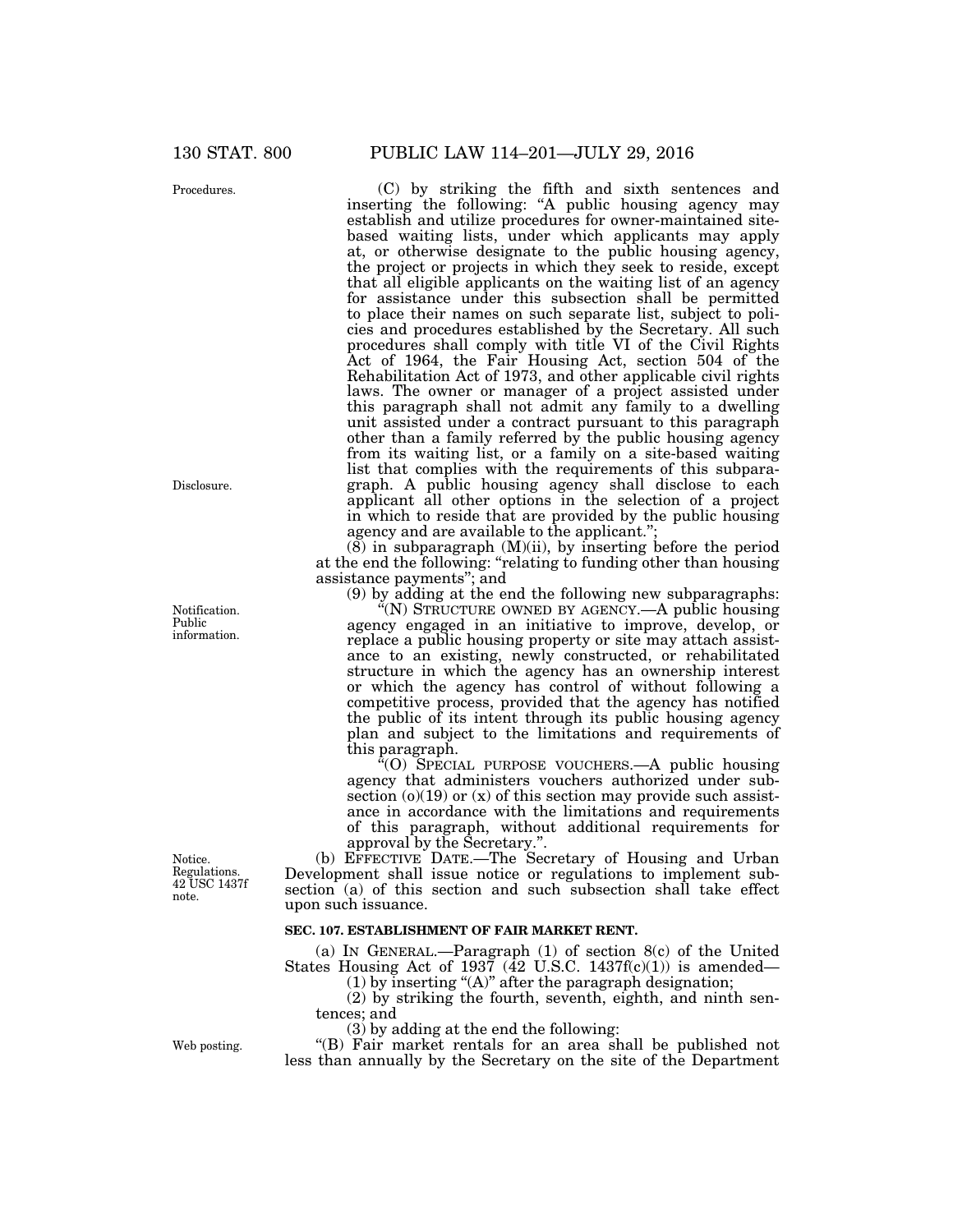on the World Wide Web and in any other manner specified by the Secretary. Notice that such fair market rentals are being published shall be published in the Federal Register, and such fair market rentals shall become effective no earlier than 30 days after the date of such publication. The Secretary shall establish a procedure for public housing agencies and other interested parties to comment on such fair market rentals and to request, within a time specified by the Secretary, reevaluation of the fair market rentals in a jurisdiction before such rentals become effective. The Secretary shall cause to be published for comment in the Federal Register notices of proposed material changes in the methodology for estimating fair market rentals and notices specifying the final decisions regarding such proposed substantial methodological changes and responses to public comments.''.

 $(b)$  PAYMENT STANDARD.—Subparagraph (B) of section  $8(0)(1)$ of the United States Housing Act of 1937 (42 U.S.C. 1437f(o)(1)(B)) is amended by inserting before the period at the end the following: ; except that no public housing agency shall be required as a result of a reduction in the fair market rental to reduce the payment standard applied to a family continuing to reside in a unit for which the family was receiving assistance under this section at the time the fair market rental was reduced. The Secretary shall allow public housing agencies to request exception payment standards within fair market rental areas subject to criteria and procedures established by the Secretary''.

(c) EFFECTIVE DATE.—The amendments made by this section 42 USC 1437f shall take effect upon the date of the enactment of this Act.

### **SEC. 108. COLLECTION OF UTILITY DATA.**

Section 8(o) of the United States Housing Act of 1937 (42 U.S.C. 1437f(o)) is amended by adding at the end the following new paragraph:

''(20) COLLECTION OF UTILITY DATA.—

''(A) PUBLICATION.—The Secretary shall, to the extent Determination. that data can be collected cost effectively, regularly publish such data regarding utility consumption and costs in local areas as the Secretary determines will be useful for the establishment of allowances for tenant-paid utilities for families assisted under this subsection.

''(B) USE OF DATA.—The Secretary shall provide such data in a manner that—

''(i) avoids unnecessary administrative burdens for public housing agencies and owners; and

''(ii) protects families in various unit sizes and building types, and using various utilities, from high rent and utility cost burdens relative to income.''.

#### **SEC. 109. PUBLIC HOUSING CAPITAL AND OPERATING FUNDS.**

(a) CAPITAL FUND REPLACEMENT RESERVES.—Section 9 of the United States Housing Act of 1937 (42 U.S.C. 1437g) is amended—

(1) in subsection (j), by adding at the end the following new paragraph:

 $\sqrt{7}$ ) TREATMENT OF REPLACEMENT RESERVE.—The requirements of this subsection shall not apply to funds held in replacement reserves established pursuant to subsection (n).<sup>"</sup>; and

(2) by adding at the end the following new subsection: "(n) ESTABLISHMENT OF REPLACEMENT RESERVES.-

Notice. Federal Register, publication. Effective date. Time period.

Criteria. Procedures.

note.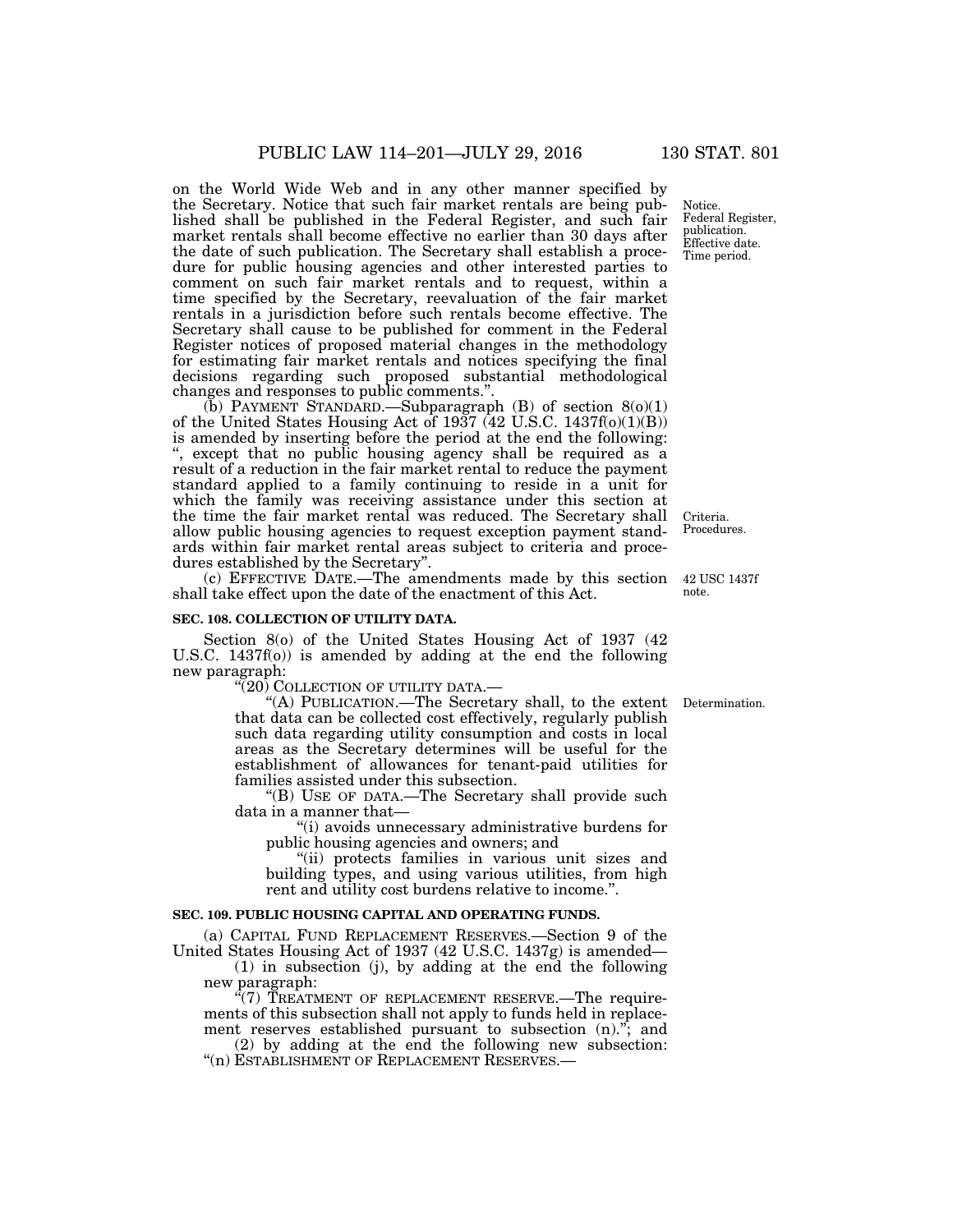''(1) IN GENERAL.—Public housing agencies shall be permitted to establish a replacement reserve to fund any of the capital activities listed in subsection  $(d)(1)$ .

''(2) SOURCE AND AMOUNT OF FUNDS FOR REPLACEMENT RESERVE.—At any time, a public housing agency may deposit funds from such agency's Capital Fund into a replacement reserve, subject to the following:

"(A) At the discretion of the Secretary, public housing agencies may transfer and hold in a replacement reserve funds originating from additional sources.

''(B) No minimum transfer of funds to a replacement reserve shall be required.

''(C) At any time, a public housing agency may not hold in a replacement reserve more than the amount the public housing authority has determined necessary to satisfy the anticipated capital needs of properties in its portfolio assisted under this section, as outlined in its Capital Fund 5-Year Action Plan, or a comparable plan, as determined by the Secretary.

''(D) The Secretary may establish, by regulation, a maximum replacement reserve level or levels that are below amounts determined under subparagraph (C), which may be based upon the size of the portfolio assisted under this section or other factors.

''(3) TRANSFER OF OPERATING FUNDS.—In first establishing a replacement reserve, the Secretary may allow public housing agencies to transfer more than 20 percent of its operating funds into its replacement reserve.

"(4) EXPENDITURE.—Funds in a replacement reserve may be used for purposes authorized by subsection  $(d)(1)$  and contained in its Capital Fund 5-Year Action Plan.

''(5) MANAGEMENT AND REPORT.—The Secretary shall establish appropriate accounting and reporting requirements to ensure that public housing agencies are spending funds on eligible projects and that funds in the replacement reserve are connected to capital needs.''.

(b) FLEXIBILITY OF OPERATING FUND AMOUNTS.—Paragraph (1) of section 9(g) of the United States Housing Act of 1937 (42 U.S.C.  $1437g(g)(1)$ ) is amended-

 $(1)$  by striking " $(1)$ " and all that follows through " $-0f$ " and inserting the following:

''(1) FLEXIBILITY IN USE OF FUNDS.—

''(A) FLEXIBILITY FOR CAPITAL FUND AMOUNTS.—Of''; and

(2) by adding at the end the following new subparagraph:

"(B) FLEXIBILITY FOR OPERATING FUND AMOUNTS.—Of any amounts appropriated for fiscal year 2016 or any fiscal year thereafter that are allocated for fiscal year 2016 or any fiscal year thereafter from the Operating Fund for any public housing agency, the agency may use not more than 20 percent for activities that are eligible under subsection (d) for assistance with amounts from the Capital Fund, but only if the public housing plan under section 5A for the agency provides for such use.''.

Determination.

Regulations.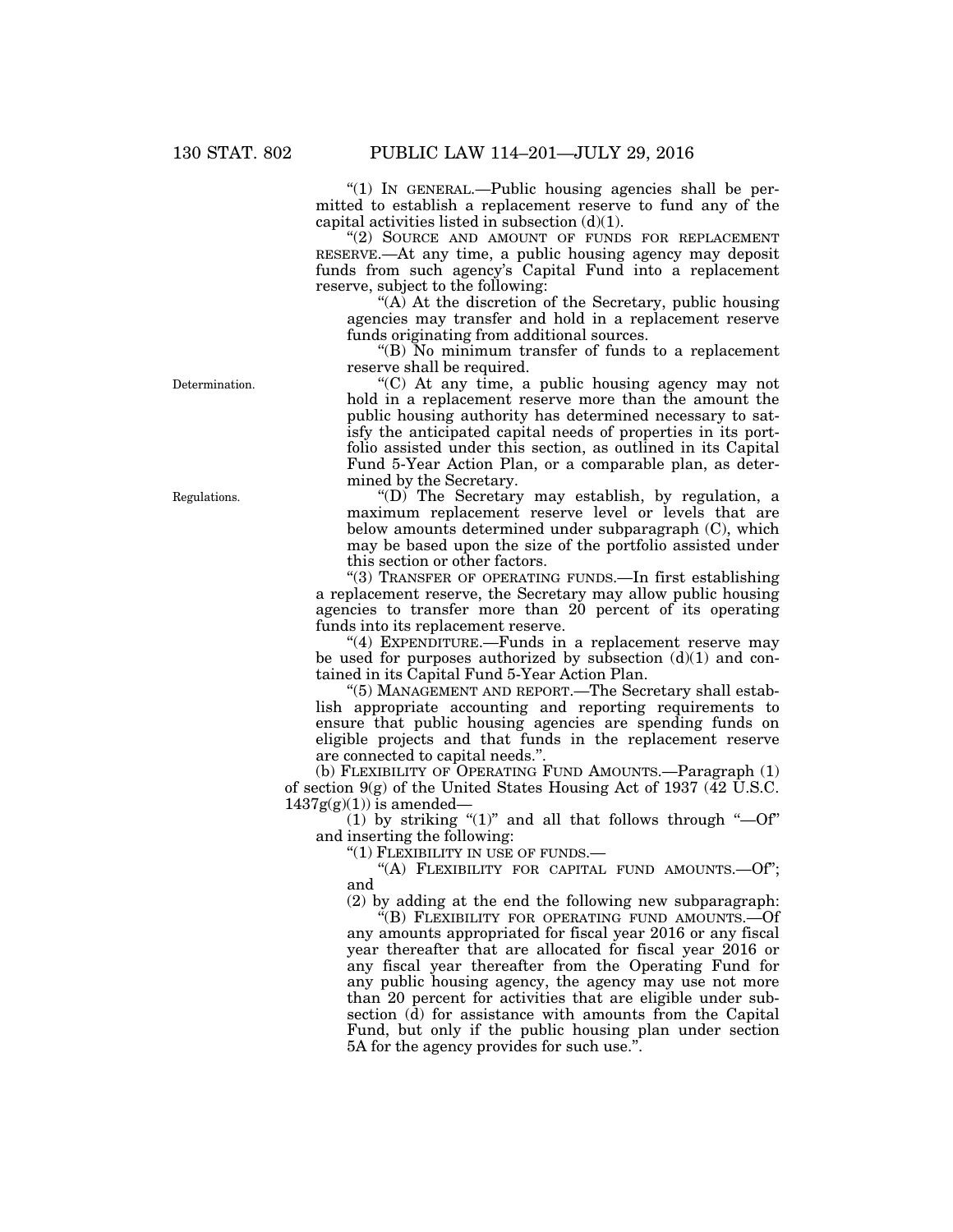### **SEC. 110. FAMILY UNIFICATION PROGRAM FOR CHILDREN AGING OUT OF FOSTER CARE.**

Section  $8(x)$  of the United States Housing Act of 1937 (42) U.S.C.  $1437f(x)$  is amended—

 $(1)$  in paragraph  $(2)(B)$ —

(A) by striking "18 months" and inserting "36 months";

(B) by striking "21 years of age" and inserting "24 years of age''; and

(C) by inserting after ''have left foster care'' the following: ", or will leave foster care within 90 days, in accordance with a transition plan described in section 475(5)(H) of the Social Security Act, and is homeless or is at risk of becoming homeless'';

(2) by redesignating paragraph (4) as paragraph (5); and (3) by inserting after paragraph (3) the following new para-

graph:

"(4) COORDINATION BETWEEN PUBLIC HOUSING AGENCIES AND PUBLIC CHILD WELFARE AGENCIES.—The Secretary shall, not later than the expiration of the 180-day period beginning on the date of the enactment of the Housing Opportunity Through Modernization Act of 2016 and after consultation with other appropriate Federal agencies, issue guidance to improve coordination between public housing agencies and public child welfare agencies in carrying out the program under this subsection, which shall provide guidance on—

''(A) identifying eligible recipients for assistance under this subsection;

''(B) coordinating with other local youth and family providers in the community and participating in the Continuum of Care program established under subtitle C of title IV of the McKinney-Vento Homeless Assistance Act (42 U.S.C. 11381 et seq.);

''(C) implementing housing strategies to assist eligible families and youth;

''(D) aligning system goals to improve outcomes for families and youth and reducing lapses in housing for families and youth; and

''(E) identifying resources that are available to eligible families and youth to provide supportive services available through parts B and E of title IV of the Social Security Act  $(42 \text{ }\mathbf{U}.\mathbf{S}.\mathbf{C}.\mathbf{6}21$  et seq.; 670 et seq.) or that the head of household of a family or youth may be entitled to receive under section 477 of the Social Security Act (42 U.S.C. 677).''.

### **SEC. 111. PUBLIC HOUSING HEATING GUIDELINES.**

Section 9 of the United States Housing Act of 1937 (42 U.S.C. 1437g), as amended by the preceding provisions of this Act, is further amended by adding at the end the following new subsection:

Publication.

''(o) PUBLIC HOUSING HEATING GUIDELINES.—The Secretary shall publish model guidelines for minimum heating requirements for public housing dwelling units operated by public housing agencies receiving assistance under this section.''.

#### **SEC. 112. USE OF VOUCHERS FOR MANUFACTURED HOUSING.**

(a) IN GENERAL.—Section 8(o)(12) of the United States Housing Act of 1937 (42 U.S.C. 1437f(o)(12)) is amended—

Deadline. Time period. Effective date. Consultation. Guidance.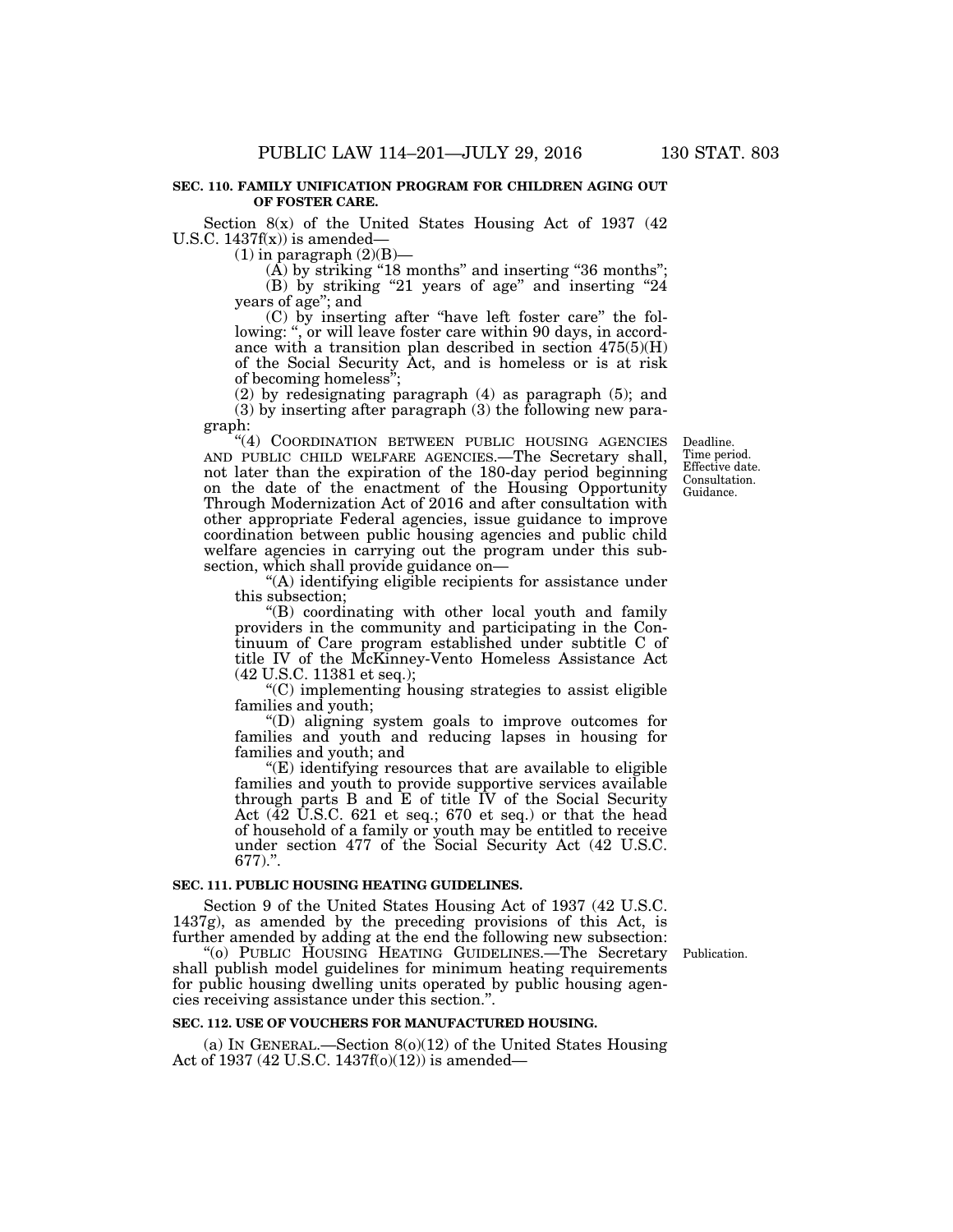(1) in subparagraph (A), by striking the period at the end of the first sentence and all that follows through "of" in the second sentence and inserting ''and rents''; and

 $(2)$  in subparagraph  $(B)$ —

(A) in clause (i), by striking ''the rent'' and all that follows and inserting the following: "rent shall mean the sum of the monthly payments made by a family assisted under this paragraph to amortize the cost of purchasing the manufactured home, including any required insurance and property taxes, the monthly amount allowed for tenantpaid utilities, and the monthly rent charged for the real property on which the manufactured home is located, including monthly management and maintenance charges.

 $(B)$  by striking clause (ii); and

 $(C)$  in clause  $(iii)$ —

(i) by inserting after the period at the end the following: "If the amount of the monthly assistance payment for a family exceeds the monthly rent charged for the real property on which the manufactured home is located, including monthly management and maintenance charges, a public housing agency may pay the remainder to the family, lender or utility company, or may choose to make a single payment to the family for the entire monthly assistance amount.''; and

(ii) by redesignating such clause as clause (ii).

(b) EFFECTIVE DATE.—The Secretary of Housing and Urban Development shall issue notice to implement the amendments made by subsection (a) and such amendments shall take effect upon such issuance.

### **SEC. 113. PREFERENCE FOR UNITED STATES CITIZENS OR NATIONALS.**

Section 214(a)(7) of the Housing and Community Development Act of 1980 (42 U.S.C. 1436a(a)(7)) is amended by striking "such alien'' and all that follows through the period at the end and inserting "any citizen or national of the United States shall be entitled to a preference or priority in receiving financial assistance before any such alien who is otherwise eligible for assistance.''.

### **SEC. 114. EXCEPTION TO PUBLIC HOUSING AGENCY RESIDENT BOARD MEMBER REQUIREMENT.**

Subsection (b) of section 2 of the United States Housing Act of 1937 (42 U.S.C. 1437(b)) is amended—

(1) in paragraph (1), by striking "paragraph  $(2)$ " and inserting "paragraphs  $(2)$  and  $(3)$ ";

(2) by redesignating paragraph (3) as paragraph (4); and (3) by inserting after paragraph (2) the following new paragraph:

''(3) EXCEPTION FOR CERTAIN JURISDICTIONS.—

''(A) EXCEPTION.—A covered agency (as such term is defined in subparagraph (C) of this paragraph) shall not be required to include on the board of directors or a similar governing board of such agency a member described in paragraph (1).

''(B) ADVISORY BOARD REQUIREMENT.—Each covered agency that administers Federal housing assistance under section 8 (42 U.S.C. 1437f) that chooses not to include

Notice. 42 USC 1437f note.

Establishment.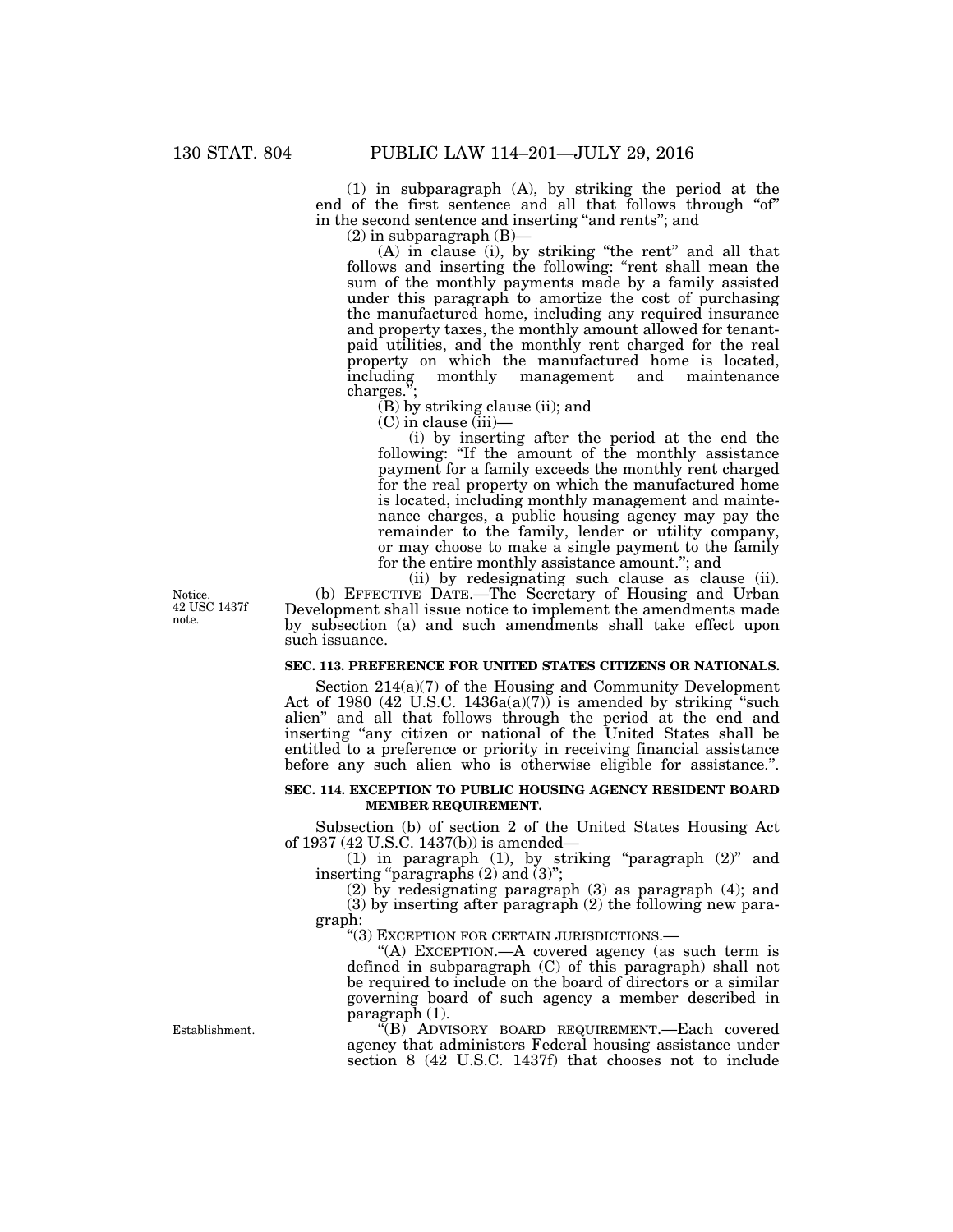a member described in paragraph (1) on the board of directors or a similar governing board of the agency shall establish an advisory board of not less than 6 residents of public housing or recipients of assistance under section 8 (42 U.S.C. 1437f) to provide advice and comment to the agency or other administering entity on issues related to public housing and section 8. Such advisory board shall meet not less than quarterly.

"(C) COVERED AGENCY OR ENTITY.—For purposes of Definition. this paragraph, the term 'covered agency' means a public housing agency or such other entity that administers Federal housing assistance for—

''(I) the Housing Authority of the county of Los Angeles, California; or

"(ii) any of the States of Alaska, Iowa, and Mississippi.''.

### **TITLE II—RURAL HOUSING**

### **SEC. 201. DELEGATION OF GUARANTEED RURAL HOUSING LOAN APPROVAL.**

Subsection (h) of section 502 of the Housing Act of 1949 (42 U.S.C. 1472(h)) is amended by adding at the end the following new paragraph:

Standards.

"(18) DELEGATION OF APPROVAL.—The Secretary may delegate, in part or in full, the Secretary's authority to approve and execute binding Rural Housing Service loan guarantees pursuant to this subsection to certain preferred lenders, in accordance with standards established by the Secretary.''.

### **SEC. 202. GUARANTEED UNDERWRITING USER FEE.**

Section 502 of the Housing Act of 1949 (42 U.S.C. 1472) is amended by adding at the end the following new subsection:

''(i) GUARANTEED UNDERWRITING USER FEE.—

"(1) AUTHORITY; MAXIMUM AMOUNT. The Secretary may assess and collect a fee for a lender to access the automated underwriting systems of the Department in connection with such lender's participation in the single family loan program under this section and only in an amount necessary to cover the costs of information technology enhancements, improvements, maintenance, and development for automated underwriting systems used in connection with the single family loan program under this section, except that such fee shall not exceed \$50 per loan.

''(2) CREDITING; AVAILABILITY.—Any amounts collected from such fees shall be credited to the Rural Development Expense Account as offsetting collections and shall remain available until expended, in the amounts provided in appropriation Acts, solely for expenses described in paragraph (1).''.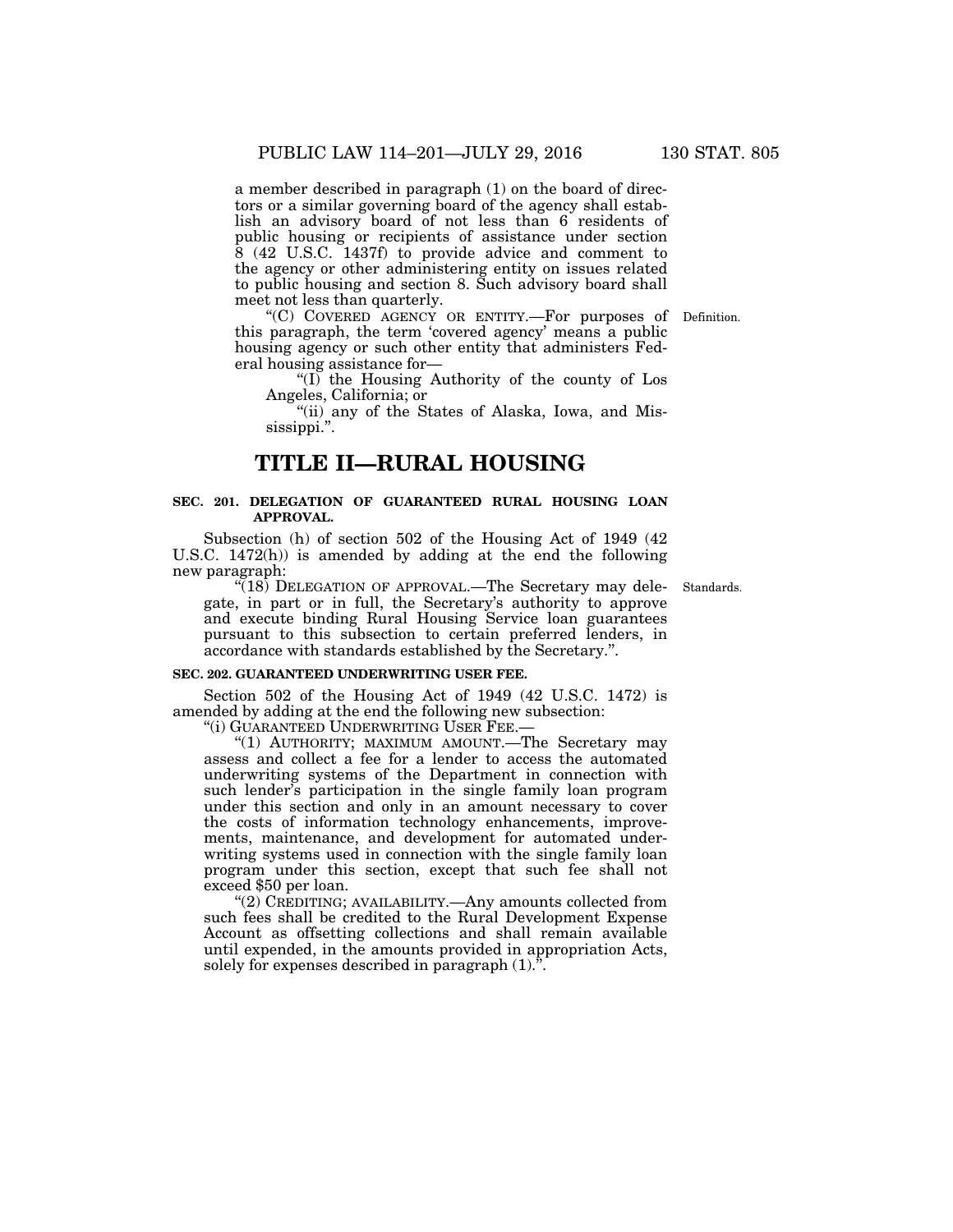## **TITLE III—FHA MORTGAGE INSURANCE FOR CONDOMINIUMS**

### **SEC. 301. MODIFICATION OF FHA REQUIREMENTS FOR MORTGAGE INSURANCE FOR CONDOMINIUMS.**

Section 203 of the National Housing Act (12 U.S.C. 1709) is amended by adding at the end the following new subsection: " $(y)$  REQUIREMENTS FOR MORTGAGES FOR CONDOMINIUMS.—

''(y) REQUIREMENTS FOR MORTGAGES FOR CONDOMINIUMS.— ''(1) PROJECT RECERTIFICATION REQUIREMENTS.—Notwithstanding any other law, regulation, or guideline of the Secretary, including chapter 2.4 of the Condominium Project Approval and Processing Guide of the FHA, the Secretary shall streamline the project certification requirements that are applicable to the insurance under this section for mortgages for condominium projects so that recertifications are substantially less burdensome than certifications. The Secretary shall consider lengthening the time between certifications for approved properties, and allowing updating of information rather than resubmission.

''(2) COMMERCIAL SPACE REQUIREMENTS.—Notwithstanding any other law, regulation, or guideline of the Secretary, including chapter 2.1.3 of the Condominium Project Approval and Processing Guide of the FHA, in providing for exceptions to the requirement for the insurance of a mortgage on a condominium property under this section regarding the percentage of the floor space of a condominium property that may be used for nonresidential or commercial purposes, the Secretary shall provide that—

 $(A)$  any request for such an exception and the determination of the disposition of such request may be made, at the option of the requester, under the direct endorsement lender review and approval process or under the HUD review and approval process through the applicable field office of the Department; and

''(B) in determining whether to allow such an exception for a condominium property, factors relating to the economy for the locality in which such project is located or specific to project, including the total number of family units in the project, shall be considered.

Not later than the expiration of the 90-day period beginning on the date of the enactment of this paragraph, the Secretary shall issue regulations to implement this paragraph, which shall include any standards, training requirements, and remedies and penalties that the Secretary considers appropriate.

''(3) TRANSFER FEES.—Notwithstanding any other law, regulation, or guideline of the Secretary, including chapter 1.8.8 of the Condominium Project Approval and Processing Guide of the FHA and section 203.41 of the Secretary's regulations (24 CFR 203.41), existing standards of the Federal Housing Finance Agency relating to encumbrances under private transfer fee covenants shall apply to the insurance of mortgages by the Secretary under this section to the same extent and in the same manner that such standards apply to the purchasing, investing in, and otherwise dealing in mortgages by the Federal National Mortgage Association and the Federal Federal Register, Home Loan Mortgage Corporation. If the provisions of part

Determination.

Applicability. Deadline. Time period. Effective date. Regulations. Standards. Penalties.

publication. Notice. Deadline.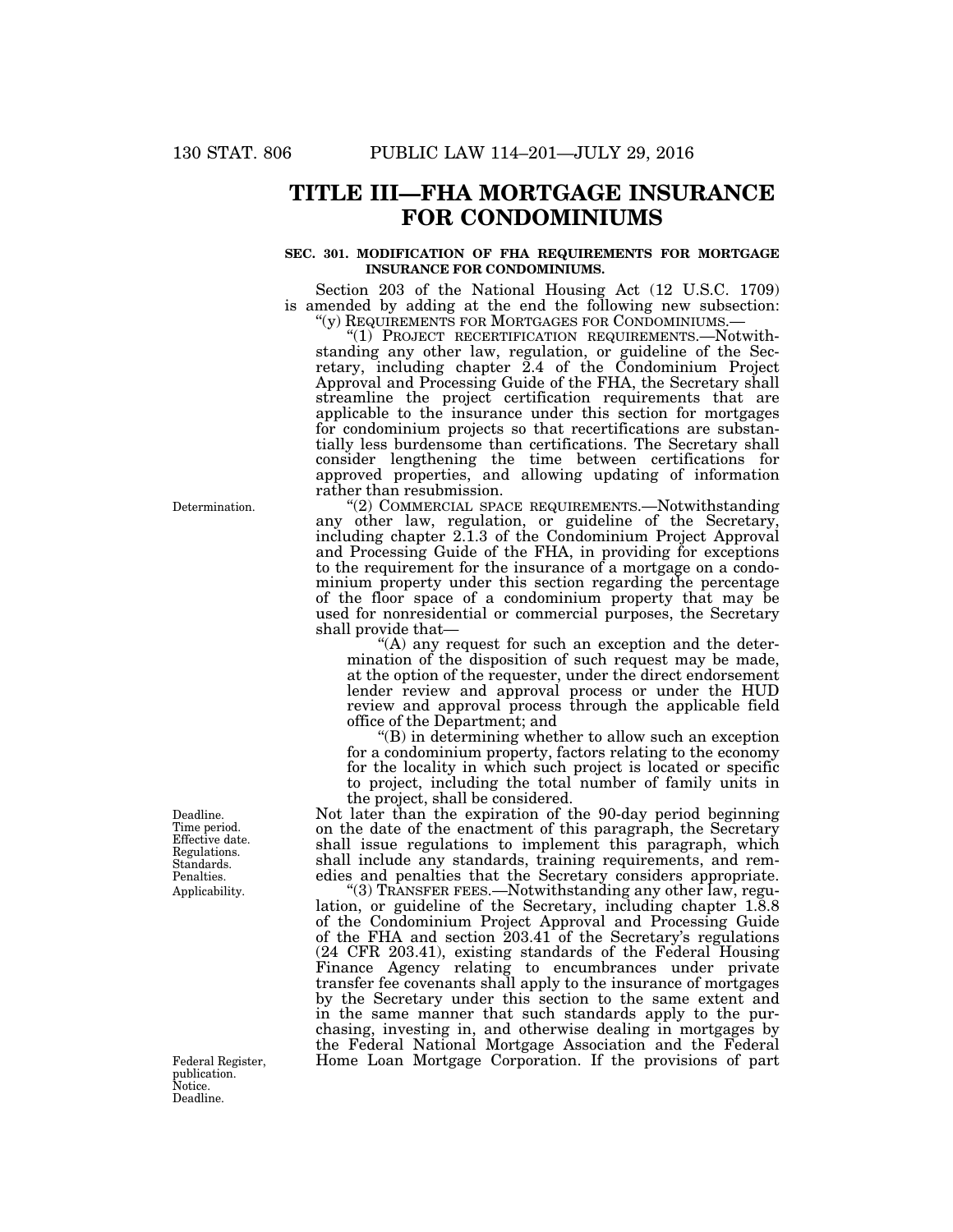1228 of the Director of the Federal Housing Finance Agency's regulations (12 CFR part 1228) are amended or otherwise changed after the date of the enactment of this paragraph, the Secretary of Housing and Urban Development shall adopt any such amendments or changes for purposes of this paragraph, unless the Secretary causes to be published in the Federal Register a notice explaining why the Secretary will disregard such amendments or changes within 90 days after the effective date of such amendments or changes.<br>
"(4) OWNER-OCCUPANCY REQUIREMENT.

"(A) ESTABLISHMENT OF PERCENTAGE REQUIREMENT.— Not later than the expiration of the 90-day period beginning on the date of the enactment of this paragraph, the Secretary shall, by rule, notice, or mortgagee letter, issue guidance regarding the percentage of units that must be occupied by the owners as a principal residence or a secondary residence (as such terms are defined by the Secretary), or must have been sold to owners who intend to meet such occupancy requirements, including justifications for the percentage requirements, in order for a condominium project to be acceptable to the Secretary for insurance under this section of a mortgage within such condominium property.

''(B) FAILURE TO ACT.—If the Secretary fails to issue the guidance required under subparagraph (A) before the expiration of the 90-day period specified in such clause, the following provisions shall apply:

''(i) 35 PERCENT REQUIREMENT.—In order for a condominium project to be acceptable to the Secretary for insurance under this section, at least 35 percent of all family units (including units not covered by FHAinsured mortgages) must be occupied by the owners as a principal residence or a secondary residence (as such terms are defined by the Secretary), or must have been sold to owners who intend to meet such occupancy requirement.

''(ii) OTHER CONSIDERATIONS.—The Secretary may increase the percentage applicable pursuant to clause (i) to a condominium project on a project-by-project or regional basis, and in determining such percentage for a project shall consider factors relating to the economy for the locality in which such project is located or specific to project, including the total number of family units in the project.''.

# **TITLE IV—HOUSING REFORMS FOR THE HOMELESS AND FOR VETERANS**

### **SEC. 401. DEFINITION OF GEOGRAPHIC AREA FOR CONTINUUM OF CARE PROGRAM.**

(a) DEFINITION.—Subtitle C of the McKinney-Vento Homeless Assistance Act is amended—

(1) by redesignating sections 432 and 433 (42 U.S.C. 11387, 11388) as sections 433 and 434, respectively; and

(2) by inserting after section 431 (42 U.S.C. 11386e) the following new section:

Deadline. Time period. Effective date. Regulations. Notice. Guidance.

Applicability.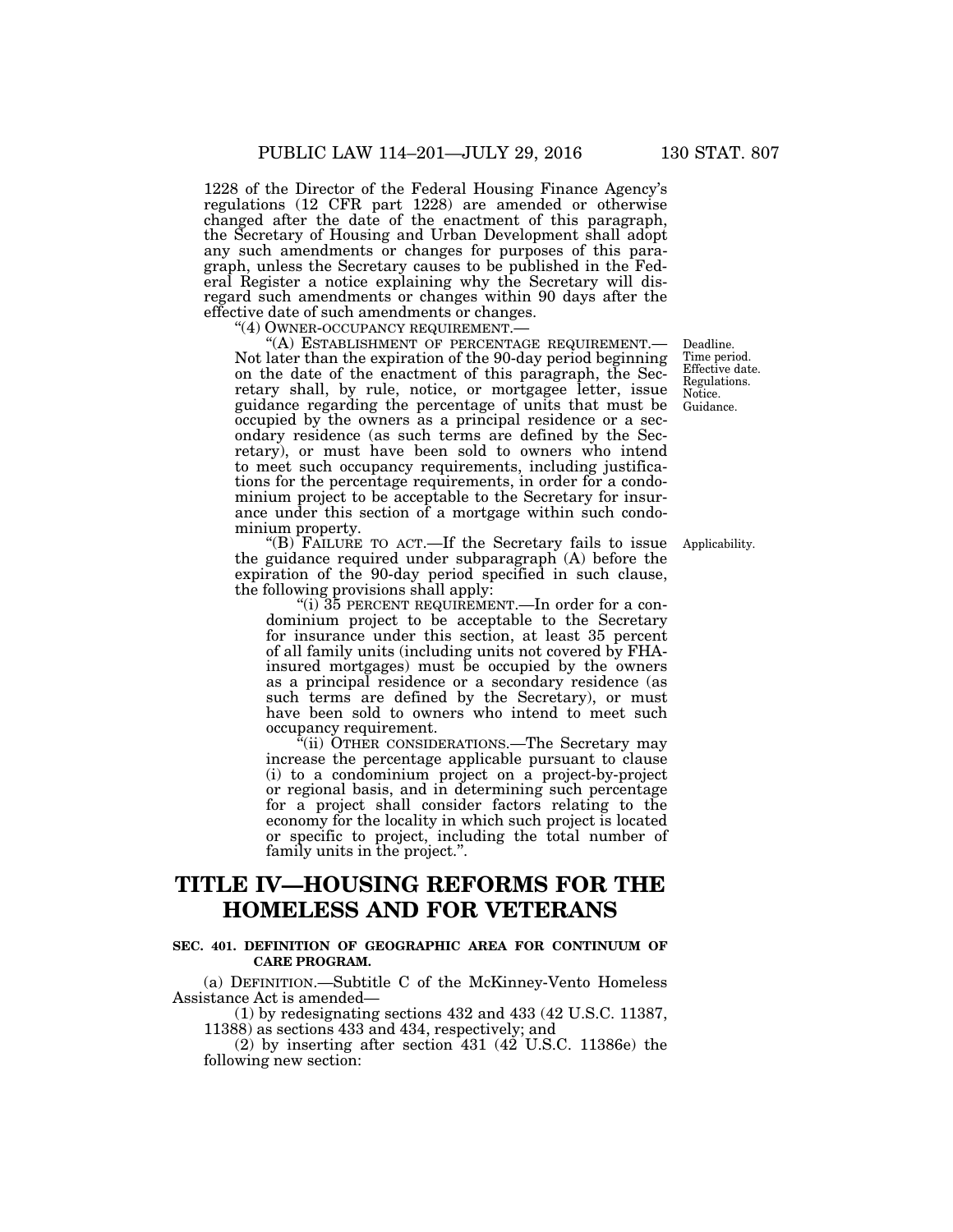42 USC 11386f.

Notice.

Deadline. Time period. Effective date.

### **''SEC. 432. GEOGRAPHIC AREAS.**

"(a) REQUIREMENT TO DEFINE.—For purposes of this subtitle, the term 'geographic area' shall have such meaning as the Secretary shall by notice provide.

''(b) ISSUANCE OF NOTICE.—Not later than the expiration of the 90-day period beginning on the date of the enactment of the Housing Opportunity Through Modernization Act of 2016, the Secretary shall issue a notice setting forth the definition required by subsection (a).''.

(b) CLERICAL AMENDMENT.—The table of contents in section 101(b) of the McKinney-Vento Homeless Assistance Act (42 U.S.C. 11301 note) is amended by striking the items relating to sections 432 and 433 and inserting the following new items:

''Sec. 432. Geographic areas.

''Sec. 433. Regulations.

''Sec. 434. Reports to Congress.''.

### **SEC. 402. INCLUSION OF PUBLIC HOUSING AGENCIES AND LOCAL REDEVELOPMENT AUTHORITIES IN EMERGENCY SOLU-TIONS GRANTS.**

Section 414(c) of the McKinney-Vento Homeless Assistance Act (42 U.S.C. 11373(c)) is amended—

(1) in the subsection heading, by inserting '', PUBLIC HOUSING AGENCIES, AND LOCAL REDEVELOPMENT AUTHORITIES'' after ''ORGANIZATIONS''; and

(2) in the first sentence, by inserting before the period at the end the following: ", to public housing agencies (as defined under section 3(b)(6) of the United States Housing Act of 1937), or to local redevelopment authorities (as defined under State law)''.

### **SEC. 403. SPECIAL ASSISTANT FOR VETERANS AFFAIRS IN THE DEPARTMENT OF HOUSING AND URBAN DEVELOPMENT.**

(a) TRANSFER OF POSITION TO OFFICE OF THE SECRETARY.— Section 4 of the Department of Housing and Urban Development Act (42 U.S.C. 3533) is amended by adding at the end the following new subsection:

''(h) SPECIAL ASSISTANT FOR VETERANS AFFAIRS.—

''(1) POSITION.—There shall be in the Office of the Secretary a Special Assistant for Veterans Affairs, who shall report directly to the Secretary.

" $(2)$  APPOINTMENT.—The Special Assistant for Veterans Affairs shall be appointed based solely on merit and shall be covered under the provisions of title 5, United States Code, governing appointments in the competitive service.

''(3) RESPONSIBILITIES.—The Special Assistant for Veterans Affairs shall be responsible for—

''(A) ensuring veterans have fair access to housing and homeless assistance under each program of the Department providing either such assistance;

"(B) coordinating all programs and activities of the Department relating to veterans;

 $C$ ) serving as a liaison for the Department with the Department of Veterans Affairs, including establishing and maintaining relationships with the Secretary of Veterans Affairs;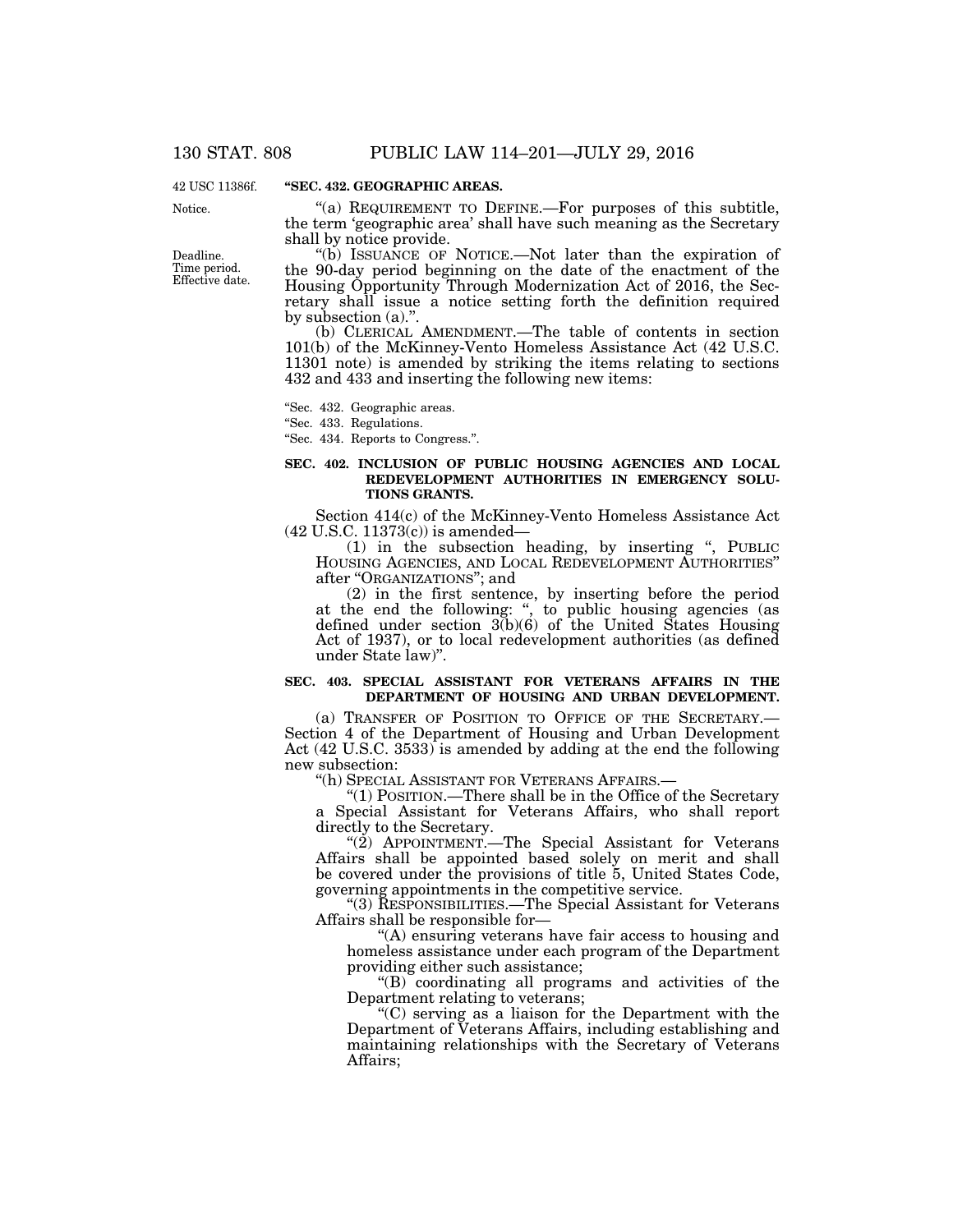$\mathrm{``(D)}$  serving as a liaison for the Department, and establishing and maintaining relationships with the United States Interagency Council on Homelessness and officials of State, local, regional, and nongovernmental organizations concerned with veterans;

''(E) providing information and advice regarding—

 $\frac{d}{dx}$ (i) sponsoring housing projects for veterans assisted under programs administered by the Department; or

''(ii) assisting veterans in obtaining housing or homeless assistance under programs administered by the Department;

 $\mathcal{F}(F)$  coordinating with the Secretary of Housing and Urban Development and the Secretary of Veterans Affairs in carrying out section 404 of the Housing Opportunity Through Modernization Act of 2016;

 $\mathcal{F}(\tilde{G})$  collaborating with the Department of Veterans Affairs on making joint recommendations to the Congress, the Secretary of Housing and Urban Development, and the Secretary of Veterans Affairs on how to better coordinate and improve services to veterans under both Department of Housing and Urban Development and Department of Veteran Affairs veterans housing programs, including ways to improve the Independent Living Program of the Department of Veteran Affairs; and

''(H) carrying out such other duties as may be assigned to the Special Assistant by the Secretary or by law.''.

(b) TRANSFER OF POSITION IN OFFICE OF DEPUTY ASSISTANT SECRETARY FOR SPECIAL NEEDS.—On the date that the initial Special Assistant for Veterans Affairs is appointed pursuant to section 4(h)(2) of the Department of Housing and Urban Development Act, as added by subsection (a) of this section, the position of Special Assistant for Veterans Programs in the Office of the Deputy Assistant Secretary for Special Needs of the Department of Housing and Urban Development shall be terminated.

### **SEC. 404. ANNUAL SUPPLEMENTAL REPORT ON VETERANS HOMELESS-NESS.**

(a) IN GENERAL.—The Secretary of Housing and Urban Development and the Secretary of Veterans Affairs, in coordination with the United States Interagency Council on Homelessness, shall submit annually to the Committees of the Congress specified in subsection (b), together with the annual reports required by such Secretaries under section  $203(c)(1)$  of the McKinney-Vento Homeless Assistance Act (42 U.S.C. 11313(c)(1)), a supplemental report that includes the following information with respect to the preceding year:

(1) The same information, for such preceding year, that was included with respect to 2010 in the report by the Secretary of Housing and Urban Development and the Secretary of Veterans Affairs entitled ''Veterans Homelessness: A Supplemental Report to the 2010 Annual Homeless Assessment Report to Congress"

(2) Information regarding the activities of the Department of Housing and Urban Development relating to veterans during such preceding year, as follows:

42 USC 11313 note.

Coordination.

42 USC 3533 note. Termination.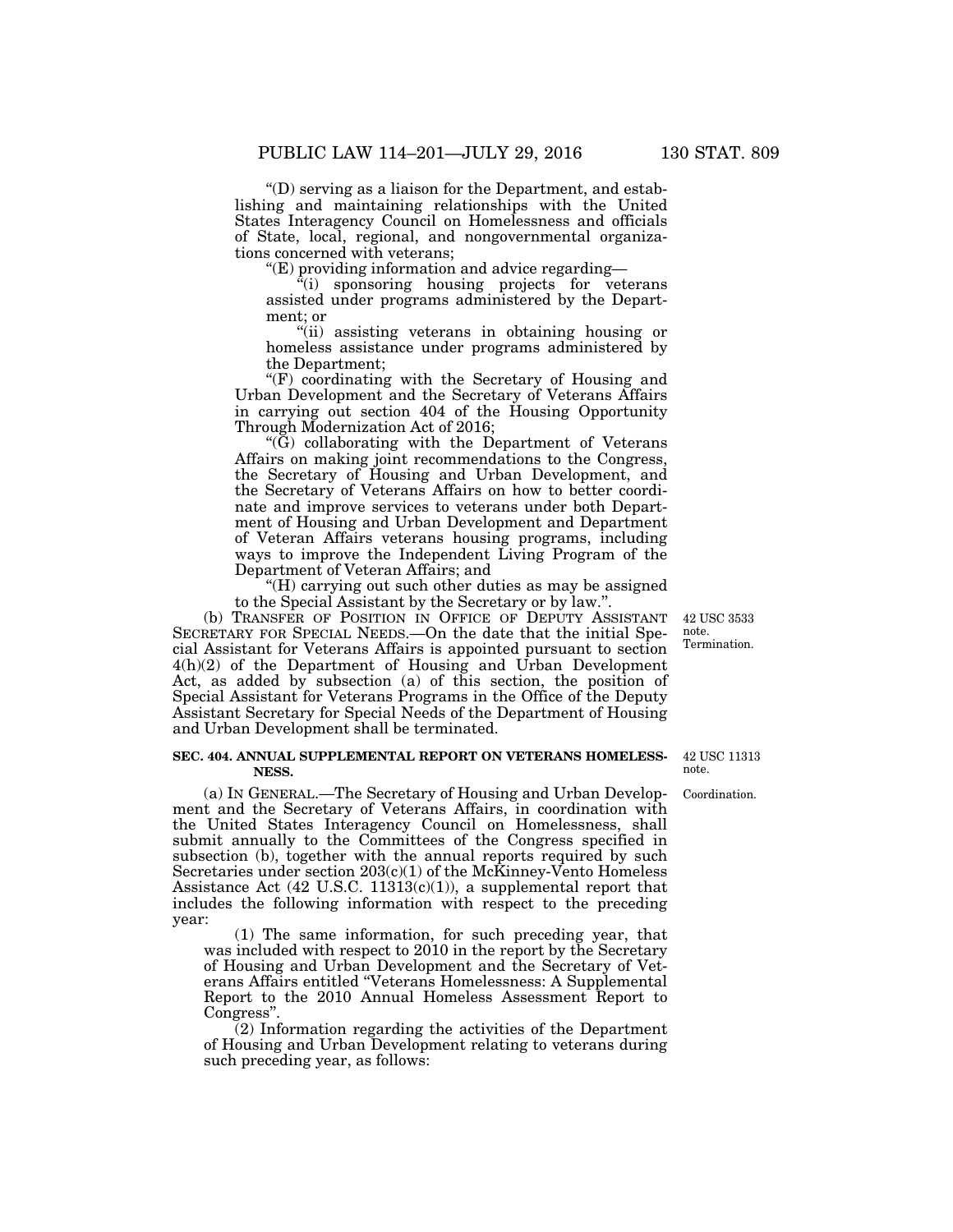(A) The number of veterans provided assistance under the housing choice voucher program for Veterans Affairs supported housing under section 8(o)(19) of the United States Housing Act of 1937 (42 U.S.C. 1437f(o)(19)), the socioeconomic characteristics of such homeless veterans, and the number, types, and locations of entities contracted under such section to administer the vouchers.

(B) A summary description of the special considerations made for veterans under public housing agency plans submitted pursuant to section 5A of the United States Housing Act of 1937 (42 U.S.C. 1437c–1) and under comprehensive housing affordability strategies submitted pursuant to section 105 of the Cranston-Gonzalez National Affordable Housing Act (42 U.S.C. 12705).

(C) A description of the activities of the Special Assistant for Veterans Affairs of the Department of Housing and Urban Development.

(D) A description of the efforts of the Department of Housing and Urban Development and the other members of the United States Interagency Council on Homelessness to coordinate the delivery of housing and services to veterans.

(E) The cost to the Department of Housing and Urban Development of administering the programs and activities relating to veterans.

(F) Any other information that the Secretary of Housing and Urban Development and the Secretary of Veterans Affairs consider relevant in assessing the programs and activities of the Department of Housing and Urban Development relating to veterans.

(b) COMMITTEES.—The Committees of the Congress specified in this subsection are as follows:

(1) The Committee on Banking, Housing, and Urban Affairs of the Senate.

(2) The Committee on Veterans' Affairs of the Senate.

(3) The Committee on Appropriations of the Senate.

(4) The Committee on Financial Services of the House of Representatives.

(5) The Committee on Veterans' Affairs of the House of Representatives.

(6) The Committee on Appropriations of the House of Representatives.

### **SEC. 405. REOPENING OF PUBLIC COMMENT PERIOD FOR CONTINUUM OF CARE PROGRAM REGULATIONS.**

Deadline. Time period. Effective date.

Not later than the expiration of the 30-day period beginning on the date of the enactment of this Act, the Secretary of Housing and Urban Development shall re-open the period for public comment regarding the Secretary's interim rule entitled ''Homeless Emergency Assistance and Rapid Transition to Housing: Continuum of Care Program'', published in the Federal Register on July 31, 2012 (77 Fed. Reg. 45422; Docket No. FR–5476–I–01). Upon reopening, such comment period shall remain open for a period of not fewer than 60 days.

Summary.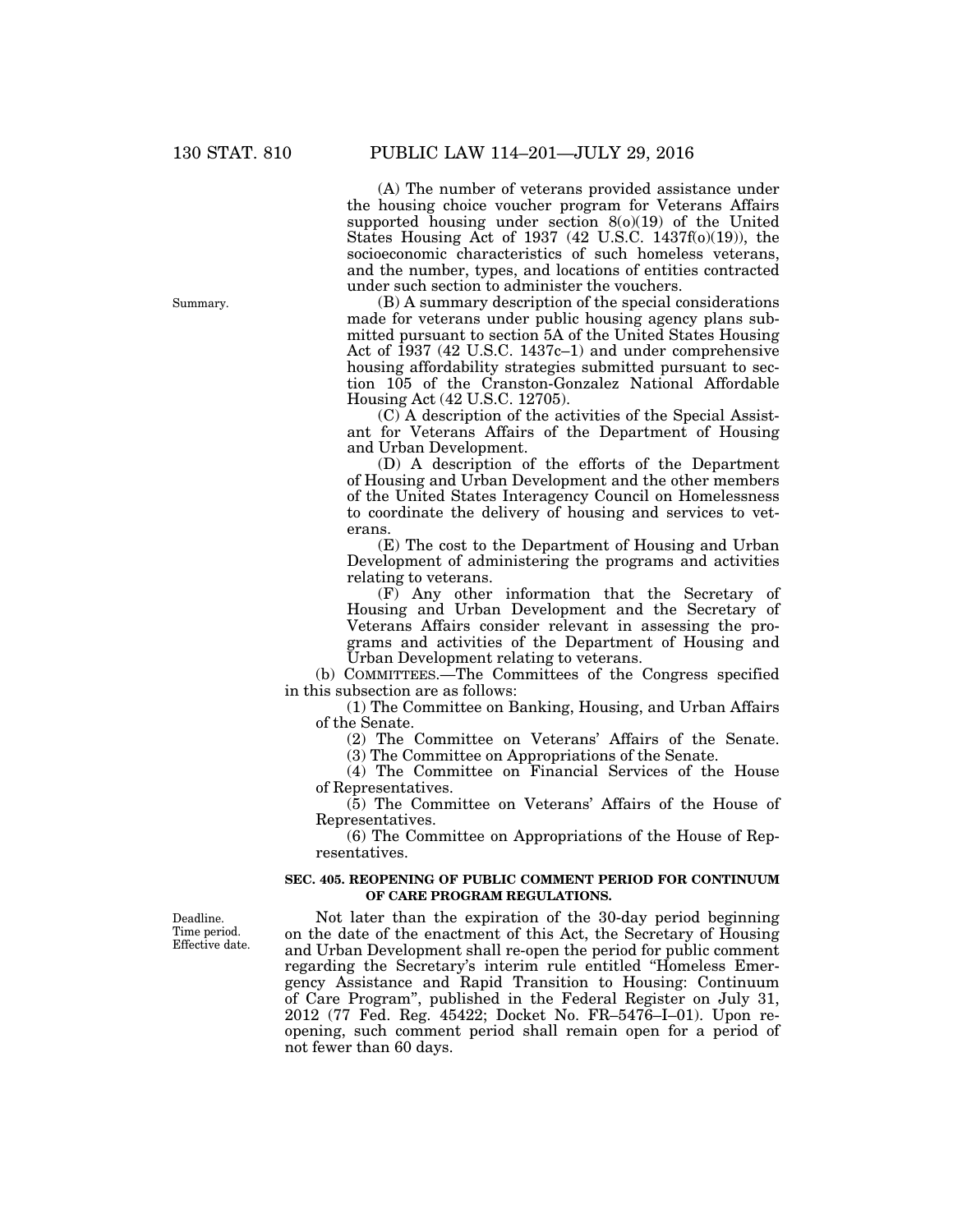### **TITLE V—MISCELLANEOUS**

#### **SEC. 501. INCLUSION OF DISASTER HOUSING ASSISTANCE PROGRAM**  42 USC 3544 **IN CERTAIN FRAUD AND ABUSE PREVENTION MEASURES.**

The Disaster Housing Assistance Program administered by the Department of Housing and Urban Development shall be considered a ''program of the Department of Housing and Urban Development'' under section 904 of the Stewart B. McKinney Homeless Assistance Amendments Act of 1988 (42 U.S.C. 3544) for the purpose of income verifications.

### **SEC. 502. ENERGY EFFICIENCY REQUIREMENTS UNDER SELF-HELP HOMEOWNERSHIP OPPORTUNITY PROGRAM.**

Section 11 of the Housing Opportunity Program Extension Act of 1996 (42 U.S.C. 12805 note) is amended by inserting after subsection (f) the following new subsection:

"(g) ENERGY EFFICIENCY REQUIREMENTS.—The Secretary may not require any dwelling developed using amounts from a grant made under this section to meet any energy efficiency standards other than the standards applicable at such time pursuant to section 109 of the Cranston-Gonzalez National Affordable Housing Act (42 U.S.C. 12709) to housing specified in subsection (a) of such section.''.

### **SEC. 503. DATA EXCHANGE STANDARDIZATION FOR IMPROVED INTER-OPERABILITY.**

(a) DATA EXCHANGE STANDARDIZATION.—Title I of the United States Housing Act of 1937 (42 U.S.C. 1437 et seq.) is amended by adding at the end the following new section:

### **''SEC. 37. DATA EXCHANGE STANDARDS FOR IMPROVED INTEROPER-**42 USC 1437z–9. **ABILITY.**

''(a) DESIGNATION.—The Secretary shall, in consultation with an interagency work group established by the Office of Management and Budget, and considering State government perspectives, designate data exchange standards to govern, under this Act—

''(1) necessary categories of information that State agencies operating related programs are required under applicable law to electronically exchange with another State agency; and

"(2) Federal reporting and data exchange required under applicable law.

''(b) REQUIREMENTS.—The data exchange standards required by subsection (a) shall, to the maximum extent practicable—

''(1) incorporate a widely accepted, nonproprietary, searchable, computer-readable format, such as the eXtensible Markup Language;

 $\mathcal{L}(2)$  contain interoperable standards developed and maintained by intergovernmental partnerships, such as the National Information Exchange Model;

''(3) incorporate interoperable standards developed and maintained by Federal entities with authority over contracting and financial assistance;

''(4) be consistent with and implement applicable accounting principles;

 $(5)$  be implemented in a manner that is cost- effective and improves program efficiency and effectiveness; and

 $\degree$ (6) be capable of being continually upgraded as necessary.

Consultation.

note.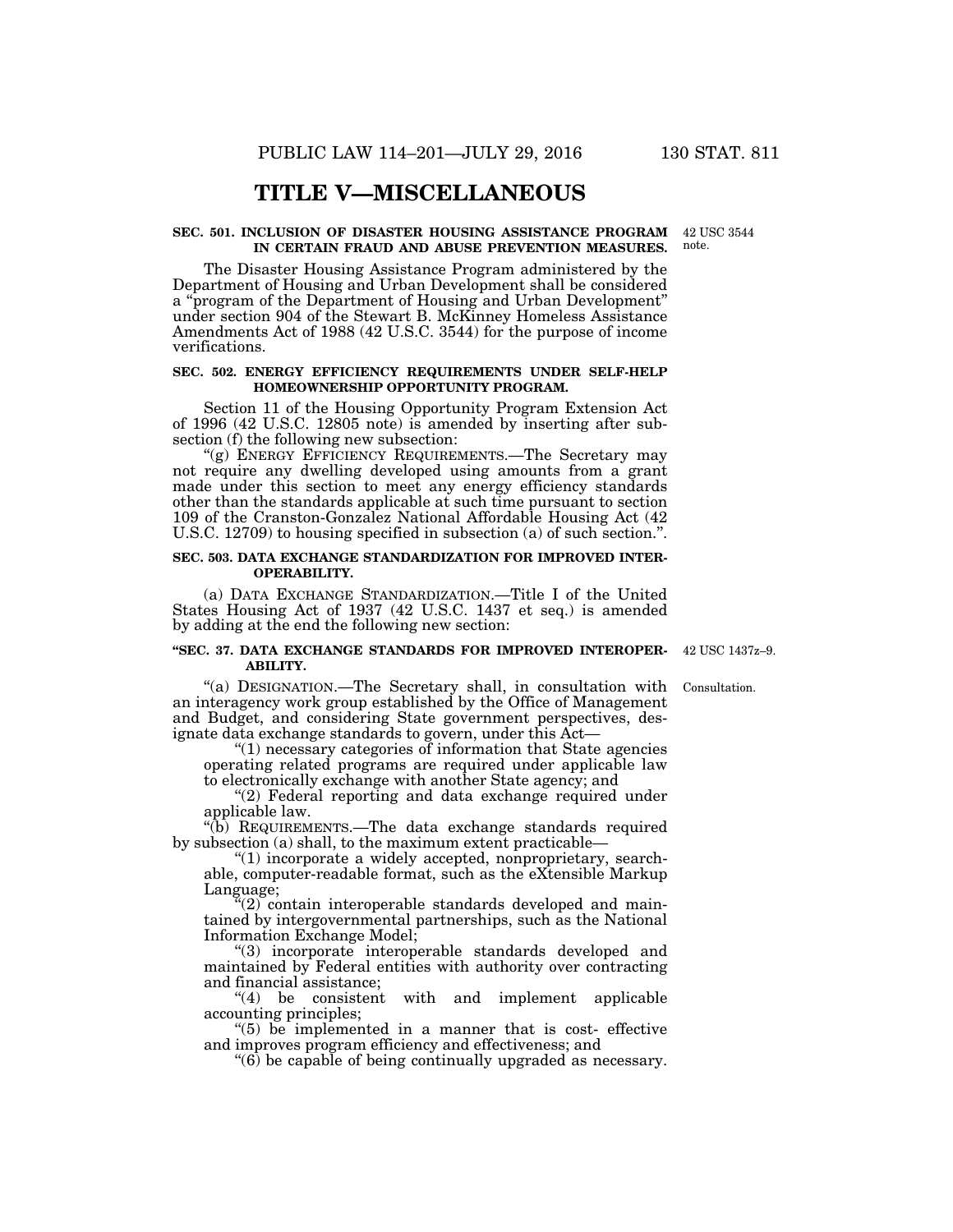''(c) RULES OF CONSTRUCTION.—Nothing in this section requires a change to existing data exchange standards for Federal reporting found to be effective and efficient.''.

42 USC 1437z–9 note. Deadline. Regulations.

(b) APPLICABILITY.—<br>(1) IN GENERAL.—Not later than 2 years after the date of the enactment of this Act, the Secretary of Housing and Urban Development shall issue a proposed rule to carry out the amendments made by subsection (a).

(2) REQUIREMENTS.—The rule shall—

(A) identify federally required data exchanges;

(B) include specification and timing of exchanges to be standardized;

(C) address the factors used in determining whether and when to standardize data exchanges;

(D) specify State implementation options; and

(E) describe future milestones.

### **TITLE VI—REPORTS**

42 USC 3536a note.

### **SEC. 601. REPORT ON INTERAGENCY FAMILY ECONOMIC EMPOWER-MENT STRATEGIES.**

The Secretary of Housing and Urban Development, in consultation with the Secretary of Labor, shall submit a report to the Congress annually that describes—

(1) any interagency strategies of such Departments that are designed to improve family economic empowerment by linking housing assistance with essential supportive services, such as employment counseling and training, financial education and growth, childcare, transportation, meals, youth recreational activities, and other supportive services; and

(2) any actions taken in the preceding year to carry out such strategies and the extent of progress achieved by such actions.

# **TITLE VII—HOUSING OPPORTUNITIES FOR PERSONS WITH AIDS**

### **SEC. 701. FORMULA AND TERMS FOR ALLOCATIONS TO PREVENT HOMELESSNESS FOR INDIVIDUALS LIVING WITH HIV OR AIDS.**

(a) IN GENERAL.—Subsection (c) of section 854 of the AIDS Housing Opportunity Act (42 U.S.C. 12903(c)) is amended by—

(1) redesignating paragraph (3) as paragraph (5); and

 $(2)$  striking paragraphs  $(1)$  and  $(2)$  and inserting the following:

''(1) ALLOCATION OF RESOURCES.—

''(A) ALLOCATION FORMULA.—The Secretary shall allocate 90 percent of the amount approved in appropriations Acts under section 863 among States and metropolitan statistical areas as follows:

''(I) 75 percent of such amounts among—

''(I) cities that are the most populous unit of general local government in a metropolitan statistical area with a population greater than 500,000, as determined on the basis of the most recent

Consultation.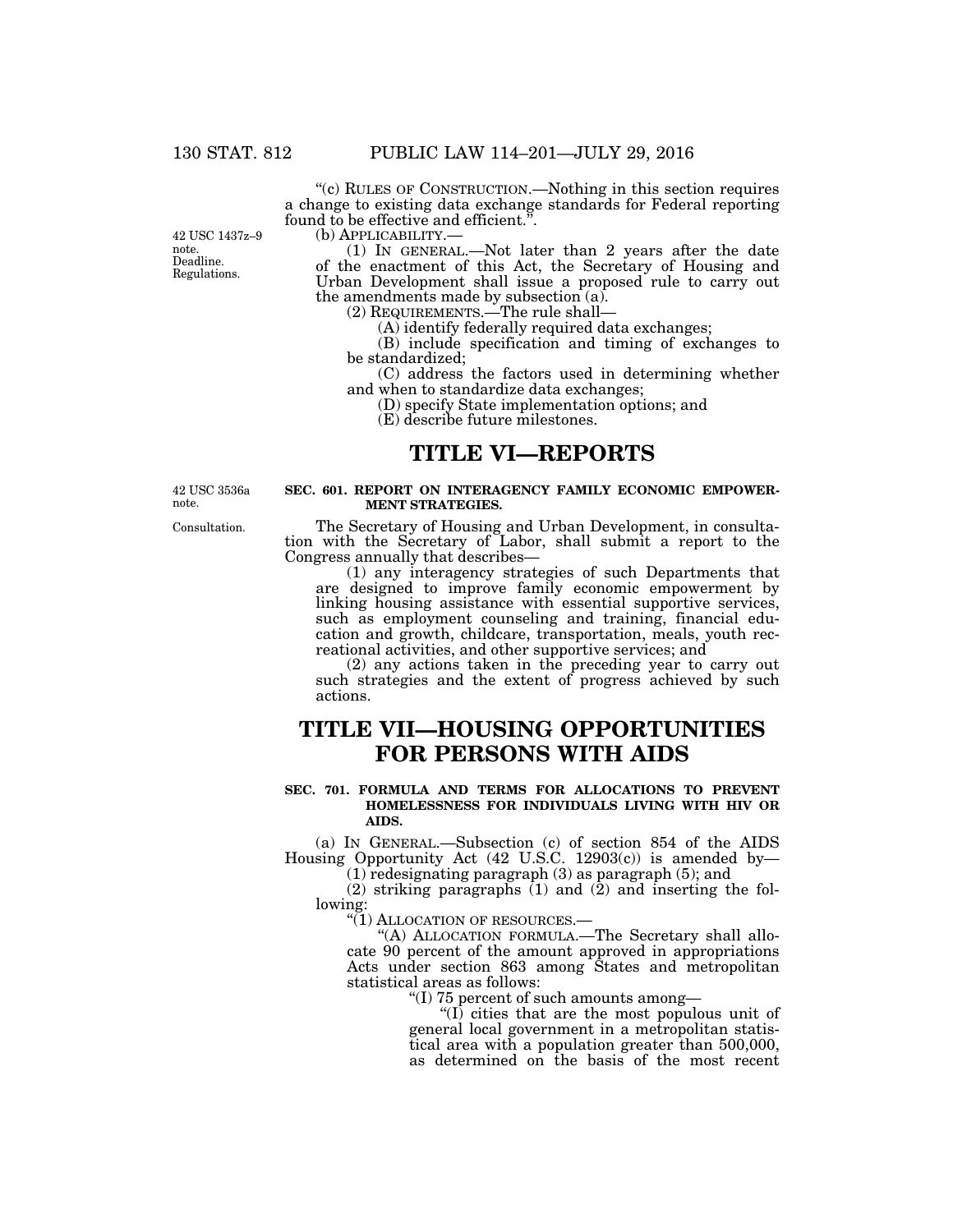census, and with more than 2,000 individuals living with HIV or AIDS, using the data specified in subparagraph (B); and

"( $\overline{II}$ ) States with more than 2,000 individuals living with HIV or AIDS outside of metropolitan statistical areas.

''(ii) 25 percent of such amounts among States and metropolitan statistical areas based on the method described in subparagraph (C).

''(B) SOURCE OF DATA.—For purposes of allocating amounts under this paragraph for any fiscal year, the number of individuals living with HIV or AIDS shall be the number of such individuals as confirmed by the Director of the Centers for Disease Control and Prevention, as of December 31 of the most recent calendar year for which such data is available.

''(C) ALLOCATION UNDER SUBPARAGRAPH (A)(ii).—For purposes of allocating amounts under subparagraph (A)(ii), the Secretary shall develop a method that accounts for—

''(I) differences in housing costs among States and metropolitan statistical areas based on the fair market rental established pursuant to section 8(c) of the United States Housing Act of 1937 (42 U.S.C. 1437f(c)) or another methodology established by the Secretary through regulation; and

''(ii) differences in poverty rates among States and metropolitan statistical areas based on area poverty indexes or another methodology established by the Secretary through regulation.

''(2) MAINTAINING GRANTS.—

''(A) CONTINUED ELIGIBILITY OF FISCAL YEAR 2016 GRANTEES.—A grantee that received an allocation in fiscal year 2016 shall continue to be eligible for allocations under paragraph (1) in subsequent fiscal years, subject to—

''(I) the amounts available from appropriations Acts under section 863;

''(ii) approval by the Secretary of the most recent comprehensive housing affordability strategy for the grantee approved under section 105; and

"(iii) the requirements of subparagraph  $(C)$ .

''(B) ADJUSTMENTS.—Allocations to grantees described in subparagraph (A) shall be adjusted annually based on the administrative provisions included in fiscal year 2016 appropriations Acts.

Time period.

''(C) REDETERMINATION OF CONTINUED ELIGIBILITY.— The Secretary shall redetermine the continued eligibility of a grantee that received an allocation in fiscal year 2016 at least once during the 10-year period following fiscal year 2016.

''(D) ADJUSTMENT TO GRANTS.—For each of fiscal years 2017, 2018, 2019, 2020, and 2021, the Secretary shall ensure that a grantee that received an allocation in the prior fiscal year does not receive an allocation that is 5 percent less than or 10 percent greater than the amount allocated to such grantee in the preceding fiscal year. "(3) ALTERNATIVE GRANTEES.— Contracts.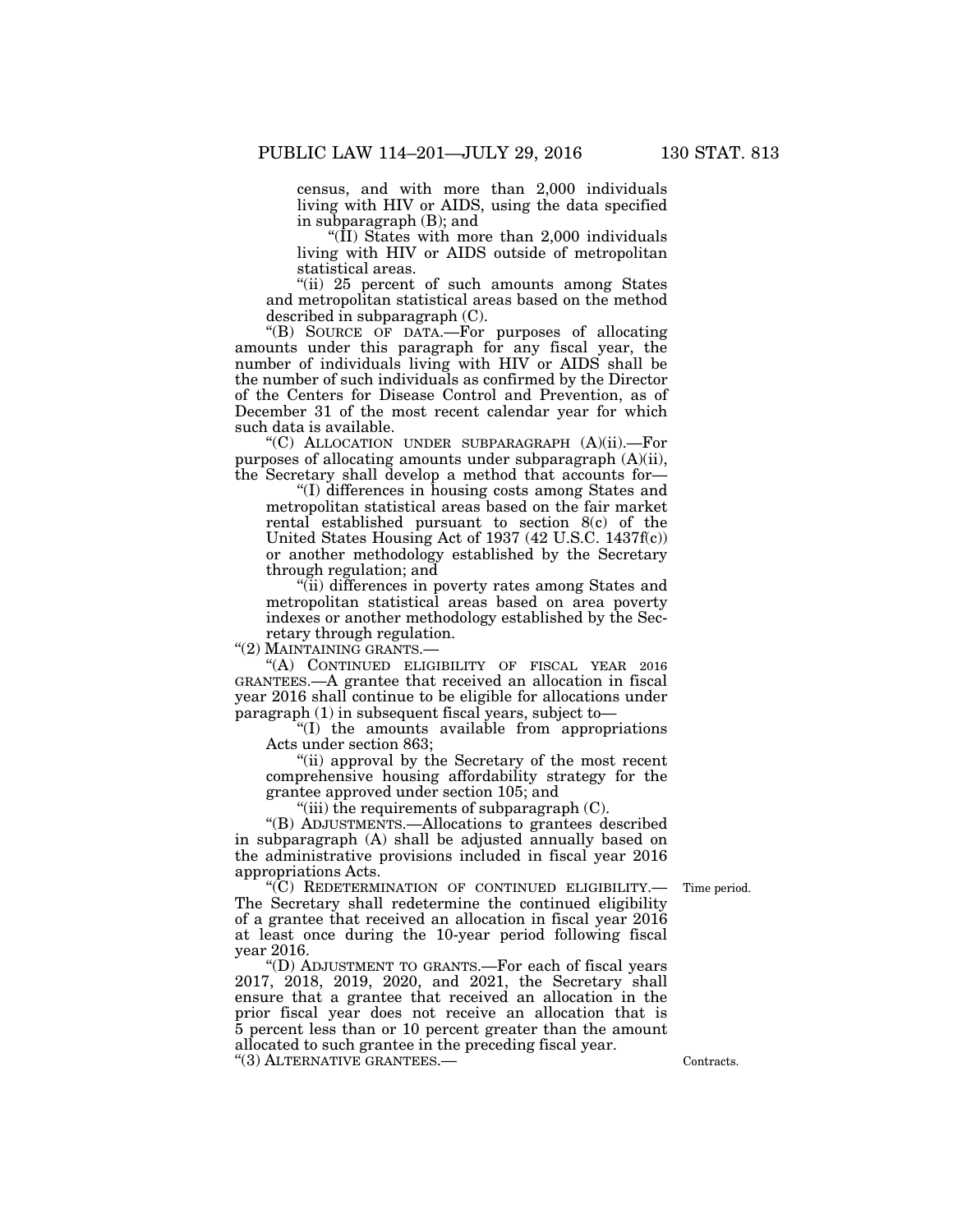''(A) REQUIREMENTS.—The Secretary may award funds reserved for a grantee eligible under paragraph (1) to an alternative grantee if—

 $\mathrm{``(I)}$  the grantee submits to the Secretary a written agreement between the grantee and the alternative grantee that describes how the alternative grantee will take actions consistent with the applicable comprehensive housing affordability strategy approved under section 105 of this Act;

''(ii) the Secretary approves the written agreement described in clause (I) and agrees to award funds to the alternative grantee; and

''(iii) the written agreement does not exceed a term of 10 years.

''(B) RENEWAL.—An agreement approved pursuant to subparagraph (A) may be renewed by the parties with the approval of the Secretary.

 $\sqrt{\rm C}$ ) DEFINITION.—In this paragraph, the term 'alternative grantee' means a public housing agency (as defined in section 3(b) of the United States Housing Act of 1937 (42 U.S.C. 1437a(b))), a unified funding agency (as defined in section 401 of the McKinney-Vento Homeless Assistance Act (42 U.S.C. 11360)), a State, a unit of general local government, or an instrumentality of State or local government.

''(4) REALLOCATIONS.—If a State or metropolitan statistical area declines an allocation under paragraph  $(1)(A)$ , or the Secretary determines, in accordance with criteria specified in regulation, that a State or metropolitan statistical area that is eligible for an allocation under paragraph (1)(A) is unable to properly administer such allocation, the Secretary shall reallocate any funds reserved for such State or metropolitan statistical area as follows:

''(A) For funds reserved for a State—

''(I) to eligible metropolitan statistical areas within the State on a pro rata basis; or

"(ii) if there is no eligible metropolitan statistical areas within a State, to metropolitan cities and urban counties within the State that are eligible for grant under section 106 of the Housing and Community Development Act of 1974 (42 U.S.C. 5306), on a pro rata basis.

''(B) For funds reserved for a metropolitan statistical area, to the State in which the metropolitan statistical area is located.

''(C) If the Secretary is unable to make a reallocation under subparagraph  $(A)$  or  $(B)$ , the Secretary shall make such funds available on a pro rata basis under the formula in paragraph  $(1)(A)$ ."

(b) AMENDMENT TO DEFINITIONS.—Section 853 of the AIDS Housing Opportunity Act (42 U.S.C. 12902) is amended—

 $(1)$  in paragraph  $(1)$ , by inserting "or 'AIDS'" before "means"; and

(2) by inserting at the end the following new paragraphs: " $(15)$  The term 'HIV' means infection with the human immunodeficiency virus.

Contracts.

Determination.